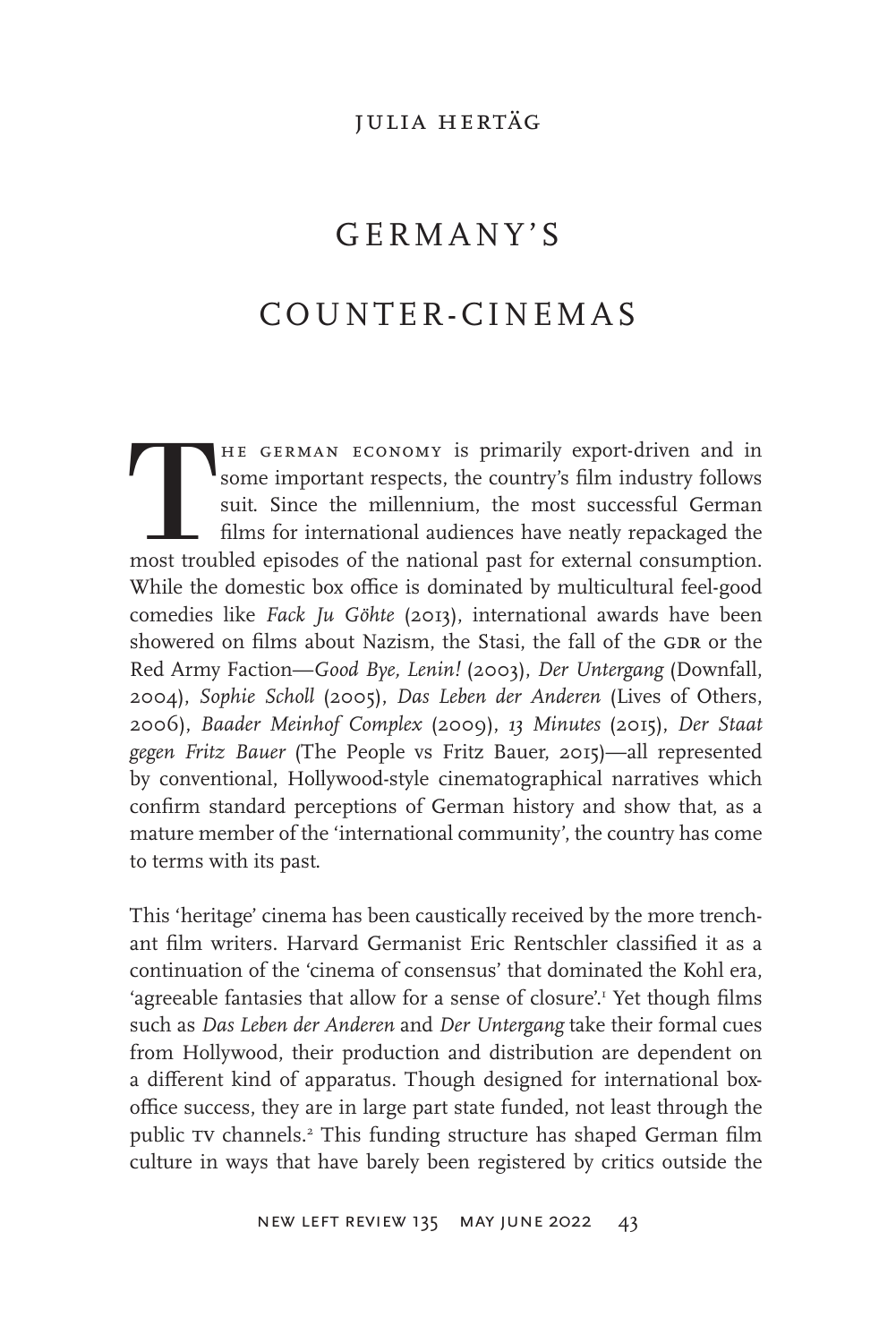country. Yet internally, the mechanics and trajectory of the state-funding system––and its representations of history—have been the subject of heated debate. Mainstream film critics have charged that the boom in historical drama has gone hand-in-hand with a shift towards commercialized productions, and away from risky or challenging films. Funding has increasingly gone to films that 'stay inside a corset of conventional narrative', wrote *taz* film critic Cristina Nord. 'The subjects can be controversial, not the form.' The result, claimed veteran cultural commentator Georg Seeßlen in *Die Zeit*, was 'cineastic low-fat quark'.3

#### *Machinery of consensus*

This was not always the case. In 1962, a group of twenty-six young filmmakers at the Oberhausen Short Film Festival launched a manifesto calling for the freedoms to create a new German cinema: 'Freedom from industry conventions. Freedom from the influence of commercial partners. Freedom from the paternalism of interest groups.'4 Three years after the Oberhausen Manifesto, the Erhard government, learning from France, set up a fund for films of 'cultural value'. In 1967, the Film Funding Act established a framework for state funding, which included a levy from TV channels, distributors and cinemas.<sup>5</sup> Public broadcasters—the national ZDF and the regional-state network, ARD provided backing for early films by Fassbinder, Reitz, Kluge, Farocki and others. In the 1970s and early 80s, experimental work enjoyed stable if relatively small-scale funding and a ready-built system of distribution.

<sup>&</sup>lt;sup>1</sup> Eric Rentschler, *The Use and Abuse of Cinema: German Legacies from the Weimar Era to the Present,* New York 2015, pp. 317–20.

<sup>2</sup> For example, *Das Leben der Anderen* was funded by four different regional and state institutions as well as the national Filmförderungsanstalt (ffa), and co-produced by two public tv channels: see *Blickpunkt Film* website.

<sup>3</sup> Cristina Nord, 'Genie, Wahnsinn, Konsens', *taz*, 24 March 2006; Georg Seeßlen, 'Genug vom Cineastischen Magerquark', *Die Zeit*, 10 September 2020; see also Andreas Busche, 'Qualitätskino statt Blockbuster', *Tagesspiegel*, 7 March 2018.

<sup>4</sup> Among the Oberhausen Manifesto signatories were Alexander Kluge, Edgar Reitz, Ferdinand Khittl, Peter Schamoni, Haro Senft and other members of the Munich School. See Ulrich Gregor, 'Die Freiheit, die sie meinten', *Tagesspiegel,* 27 February 2012.

<sup>&</sup>lt;sup>5</sup> The Oberhausen radicals were not impressed. At the 1968 festival, Hellmuth Costard's 10-minute *Besonders wertvoll* (Of Special Merit) featured a talking penis, caressed by a female hand, that climaxes as it recites the morality clause of the Film Funding Act. 'Of special merit' was one of the federal film authority's categories.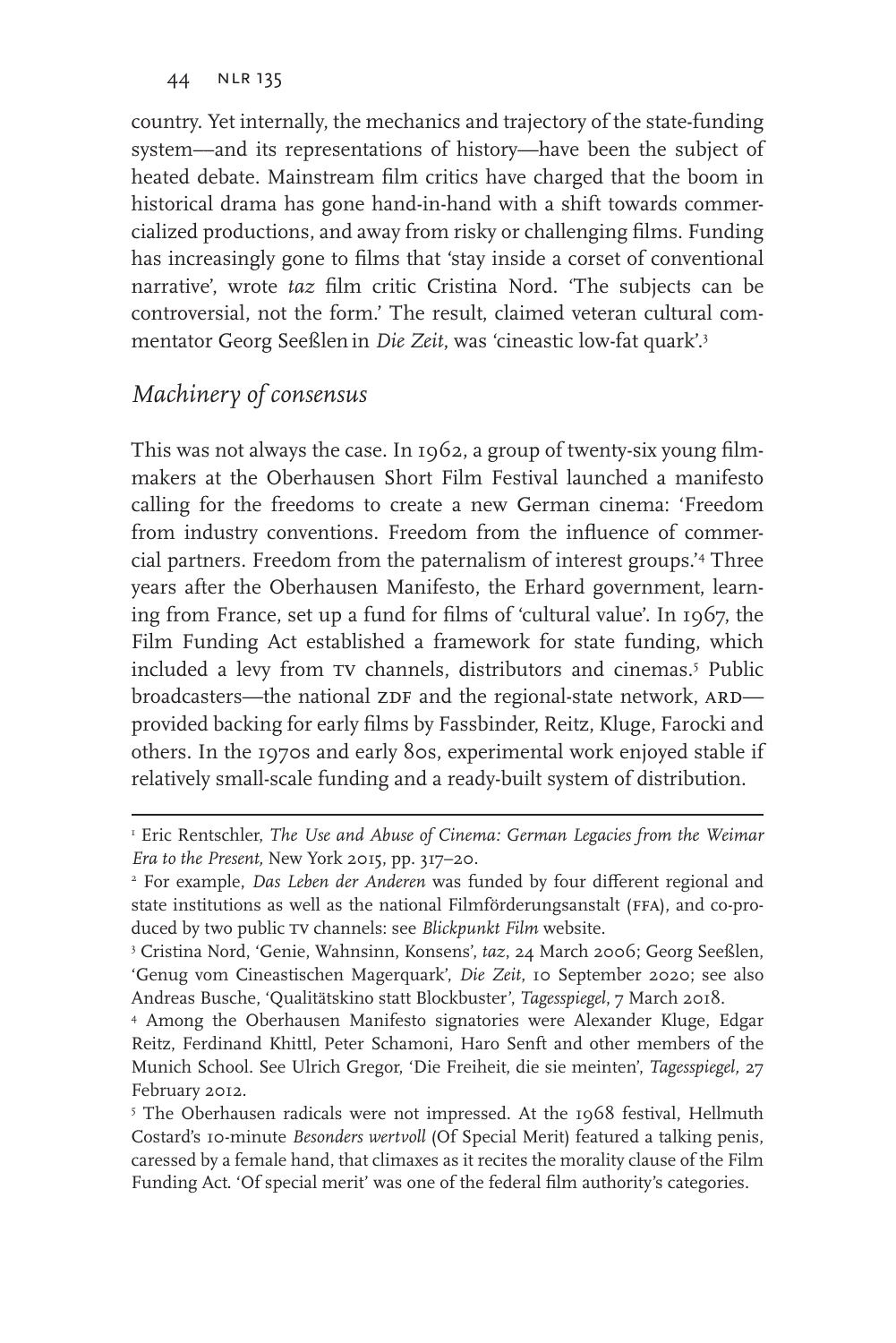Over the years, however, while the amount of money grew, the determinants of the funding system began to change. With the advent of commercial television, which exploded in the 1990s after German unification, the ZDF and regional ARD bureaucracies grew more averse to any risk of alienating the audience; instead of aiming for cultural prestige, they were now competing for viewing figures. At the same time, their position within the film-funding system grew more salient; regionalstate funds now often required a tv channel as co-producer before they would agree to contribute. This gave tv executives a great deal of power over the films that were produced, mitigating against more experimental or challenging work that was deemed 'unsuitable' for television audiences. Importantly, the Filmfördergesetz guidelines stipulate that, in addition to cultural and aesthetic criteria, potential commercial success and promoting the 'positive development of the industry' should be key factors in the allocation of funds, without defining the relation between these dimensions.<sup>6</sup> At the same time, state-television channels are mandated by the Interstate Broadcasting Agreement to provide 'education, information, advice and entertainment', the latter complying with *einem öffentlich-rechtlichen Angebotsprofil*—a publicinterest service remit?

The upshot has been a film-funding mechanism largely designed to produce a palatable cinema for a mainstream audience, which inherently excludes the freedoms of the Oberhausen Manifesto, even as it keeps German cinema alive. Usually, in the financing of a German film with a modest budget of between 1 and 2 million euros, there are two national funding institutions and three to four regional funding institutions involved, as well as two television entities. If it is an

<sup>6</sup> See the website of the *Staatsministerium für Kultur und Medien*. The pretence that German film funding is subsidizing an 'industry' can have absurd consequences: blockbuster Hollywood productions can be funded with German taxpayers' money, so long as it is spent in the frg; Tom Cruise's 2008 vehicle, *Valkyrie*, received nearly €5 million in public funding. For a while, it came with so few restrictions that 'stupid German money' became a stock phrase among Hollywood producers. See 'Deutsche Millionen für Cruise-Film', *Frankfurter Allgemeine Zeitung*, 5 July 2007; Thomas Kniebe, 'Schluss mit "Stupid German Money"', *Süddeutsche Zeitung*, 19 May 2010.

<sup>7</sup> 'Ihre Angebote haben der Bildung, Information, Beratung und Unterhaltung zu dienen. Sie haben Beiträge insbesondere zur Kultur anzubieten. Auch Unterhaltung soll einem öffentlich-rechtlichen Angebotsprofil entsprechen': *Staatsvertrag zur Modernisierung der Medienordnung in Deutschland, 7 November 2020.*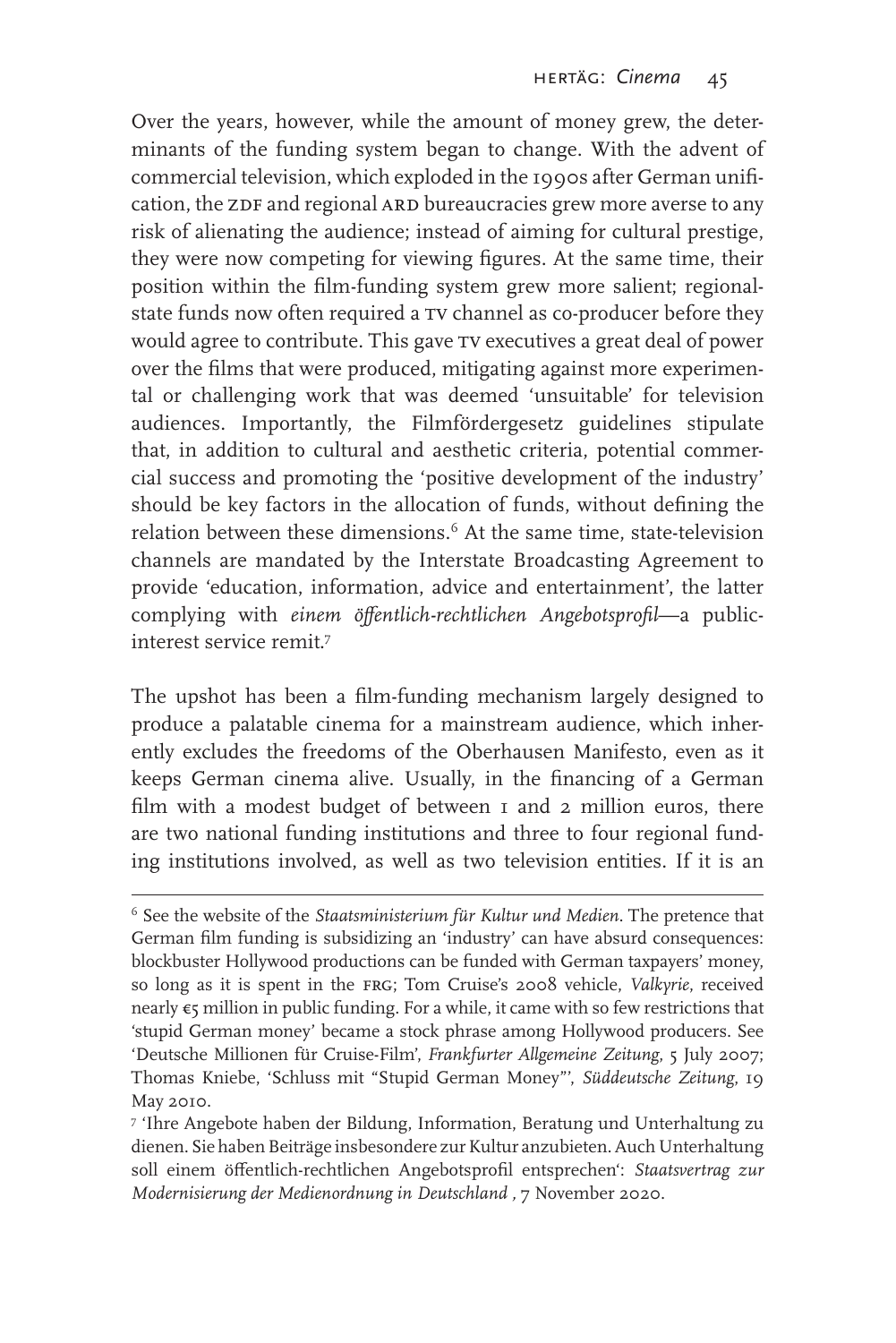international co-production, the number of institutions increases. That makes for a lot of people who all want to have a say about what the film should look like. As a result, screenplays may languish between different committees for six or seven years and, while there is rarely overt political interference, the regional bodies impose certain territorial considerations; as Seeßlen puts it, your film has a better chance of getting a grant from Kleinkleckersdorf if you include a scene shot in front of Kleinkleckersdorf's medieval clocktower, a local tourist attraction. At the ideological level, the system had grown into a 'truth machine' that not only prohibits certain kinds of claims, but generates an entire cinematic grammar, shaping narratives and aesthetics.<sup>8</sup> It has become, in Angela Merkel's famous coinage, a 'market-conforming' bureaucracy. There is a sense that films often secure funding because they appeal to the lowest common denominator—a 'dictatorship of mediocrity', according to Lars Henrik Gass, current director of the Oberhausen Festival.9 These conditions also help to explain why German film-funding institutions and public tv channels are drawn to historical narratives, which offer an ideal combination of their two otherwise often contradictory goals: on the one hand, to educate their audience, on the other, to increase their market share through commercially successful entertainment.

'State cultural-promotion bodies love films that "wrap" political enlightenment in history', director Ulrich Köhler complained.<sup>10</sup> Television series like *Babylon Berlin* (2017), set in the Weimar Republic just before the Nazis' seizure of power, or *Deutschland 83/86/89* (2015–20), on the last years of the GDR, serve up this menu for an international audience. On national tv as well, mini-series after mini-series has been eagerly consumed. The end result of this mining of German history is on display in *Eldorado KaDeWe: Jetzt ist unsere Zeit* (2021), a six-part series directed by Julia von Heinz which tells the heavily fictionalized story of Germany's most prestigious department store, founded and run by a Jewish family until the Nazis came to power. Like many of these series, *Eldorado KaDeWe* is in fact rather uninterested in the era it is depicting; its narratives of sexual liberation, deprivation and excess might as well be set in the here and now. But projecting these images onto the past

<sup>8</sup> Seeßlen, 'Genug vom Cineastischen Magerquark', borrowing Foucault's use of 'truth machine'.

<sup>9</sup> See the discussion between Lars Henrik Gass and producer Martin Hagemann, 'Die Filmförderung vor der Implosion', *critic.de,* 24 January 2014.

<sup>10</sup> Ulrich Köhler, 'Warum ich keine politischen Filme mache', *New Filmkritik*, 23 April 2007.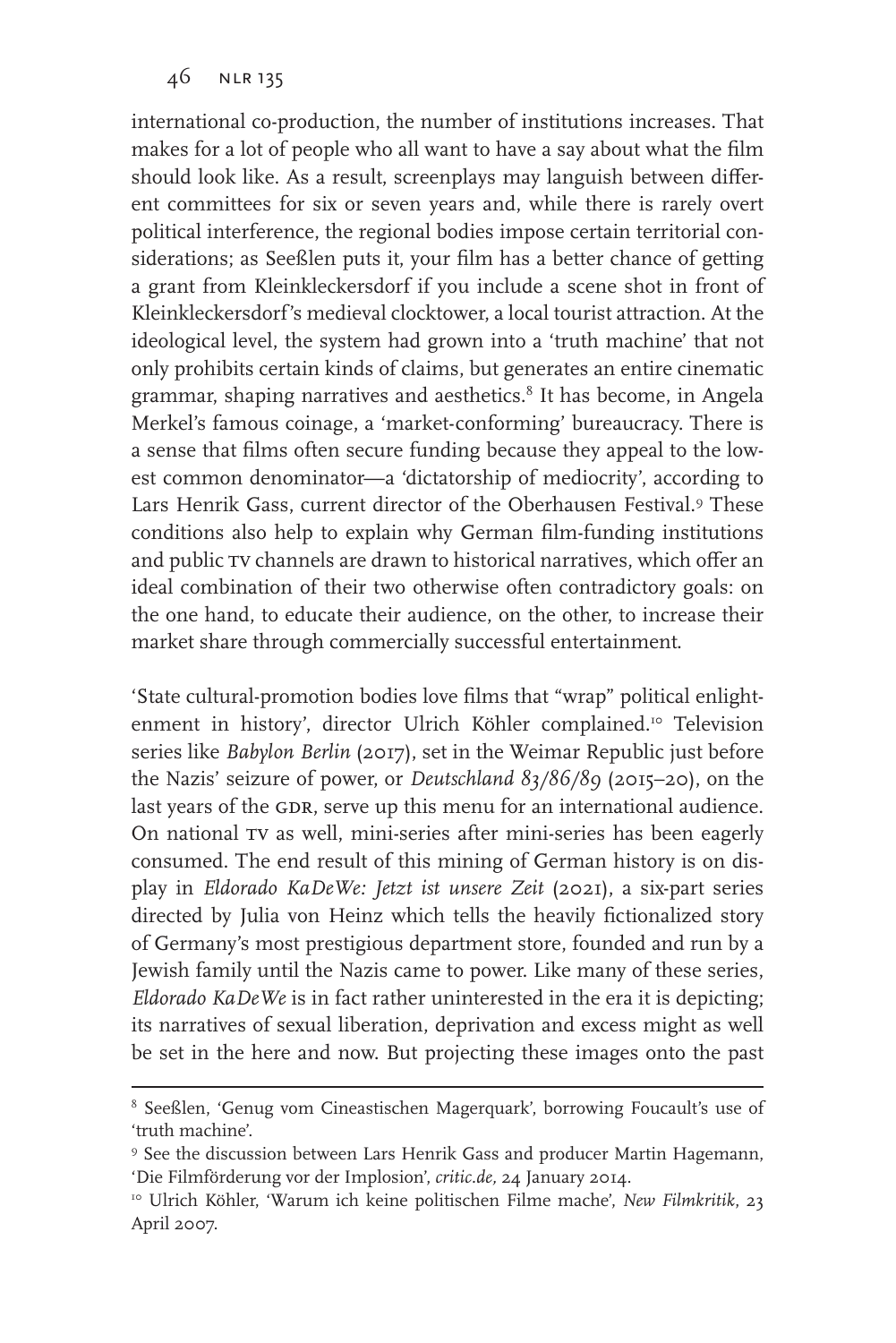provides the comforting feeling that, despite everything, we are better off now than people used to be.

#### *Berlin School and after*

But these made-for-export genres have never exhausted the possibilities of contemporary German cinema. Just as the work of Fassbinder, Kluge, Reitz or von Trotta—'overtly political, stylistically radical and experimental, mindful of developments in other arts and other countries, at times, unabashedly intellectual'<sup>11</sup>-challenged the self-image of the German economic miracle in the 1970s and 80s, so the Berlin School has been invoked as a counter example to the 'corseted' narratives of the 1990s and early 2000s. After a dry spell for independent German cinema, critics were all too eager to identify a movement when films by Angela Schanelec, Christian Petzold and Thomas Arslan began to make waves on the festival circuit. They had studied together at the DFFB film school in Berlin in the early 90s, making it easier to see parallels between them. In 2001 *Die Zeit*'s film critic introduced the 'Berlin School' label in a review of Schanelec's *Mein langsames Leben* (Passing Summer, 2001), noting its similarities to Petzold's *Die innere Sicherheit* (The State I Am In, 2000) and Arslan's *Der schöne Tag* (A Fine Day, 2001): a liking for ellipsis and for keeping a distance; a similar way of dealing with space and time; the same diffuse bright light. Most important, 'all assertion has gone, replaced by observation'; in a country whose filmmakers were 'diligently learning streamlined storyboarding', this was a blessing.<sup>12</sup>

The Berlin School's work has been read as a reaction against—and rejection of—the aesthetic categories promoted by the German filmfunding bureaucracy, as to the production of historical spectacle. It has taken the form of an avowedly presentist cinema, resisting the psychological realism, conventional dramatic structure and well-worn political tropes favoured by the system, and exploring forms of realism—or *verisme*, in one account<sup>13</sup>—that defy mimetic-realist conventions and seek instead to capture, as Marco Abel puts it in his indispensable study, *The Counter-Cinema of the Berlin School*, 'a sensation of the reality of the

<sup>&</sup>lt;sup>11</sup> Rentschler, *The Use and Abuse of Cinema*, p. 8.

<sup>12</sup> Merten Worthmann, 'Mit Vorsicht genießen', in *Die Zeit*, 27 September 2001.

<sup>&</sup>lt;sup>13</sup> Michael Baute, Ekkehard Knörer, Volker Pantenburg, Stefan Pethke, Simon Rothöhler, '"Berliner Schule"—eine Collage', in *Kolik.Zeitschrift für Literatur*, 6 October 2006.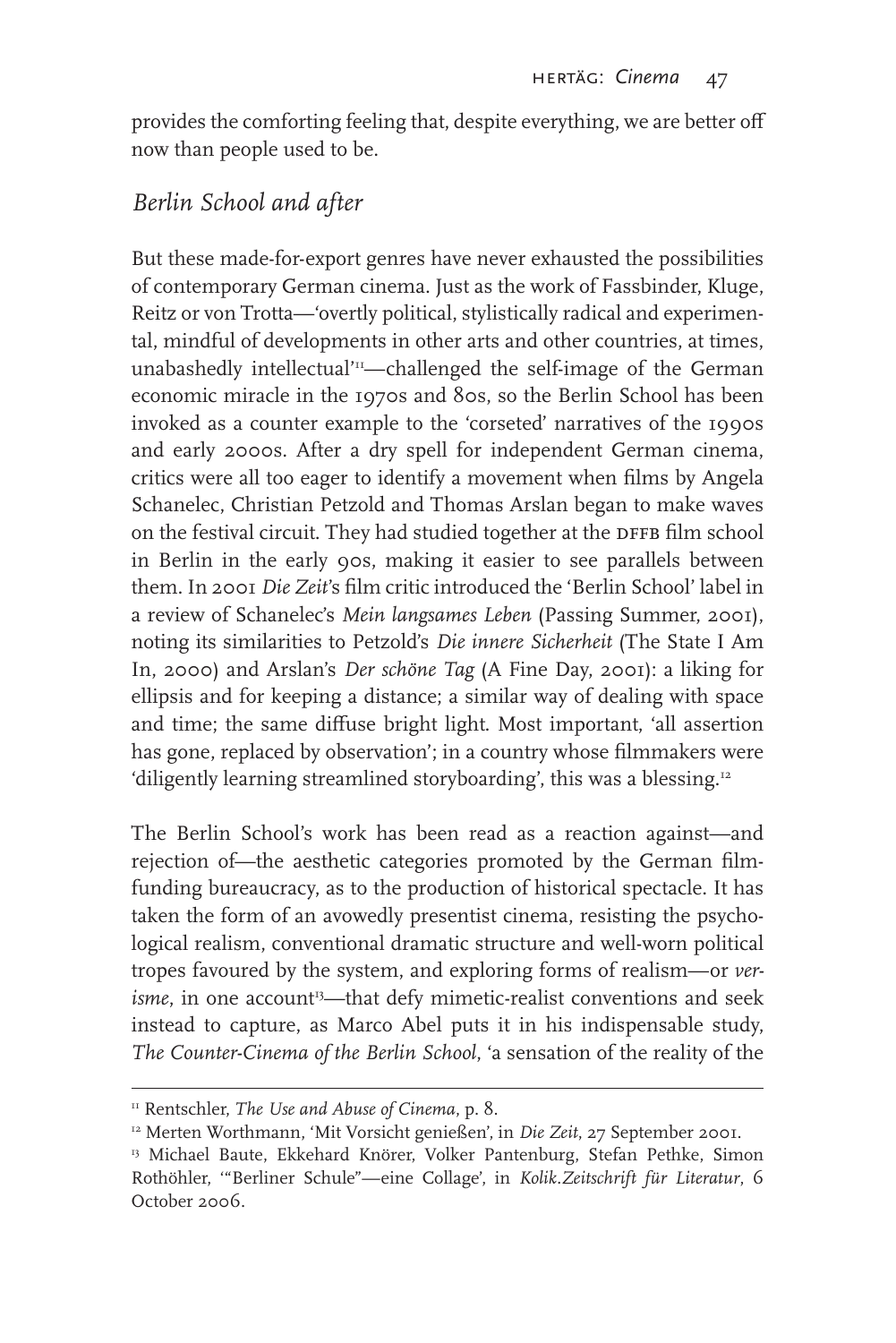present'. These are films unmistakably set 'in the here and now of unified Germany.'14 Presentism came with two advantages. It allowed these young filmmakers to operate with low budgets and, partly because of that, the projects were relatively easy for funders and tv executives to accept, as they sounded harmless enough on paper, with little to affront the average viewer; the alienation effects of the Berlin School were quite subtle—in Petzold's early work, for example, the featureless architecture of a business park could be fraught with tension.

Yet the cinema of the Berlin School was of its moment, the immediate decade or so after German unification. At the apex of its international reception, the 2013 moma exhibition, *Films from the Berliner Schule*, one of the group's practitioner-theorists, Christoph Hochhäusler, had already announced its demise in his catalogue essay.<sup>15</sup> By then a second generation of filmmakers—Hochhäusler himself, Valeska Grisebach, Benjamin Heisenberg, Maren Ade, Ulrich Köhler among them—had become loosely associated with the 'school' of Petzold, Schanelec and Arslan: almost a dozen directors, with nearly fifty films between them. Nevertheless, Hochhäusler was right. The original filmmakers have diverged in style and interests, and new cohorts have emerged with different, sometimes opposing perspectives. In what follows, I examine this 'Post-Berlin' cinema of the 2010s and 20s, including recent films by the School's founding members. If this body of work is too varied to be identified as a movement, it still forms a strong contrast to the official tropes of Hollywood-style historical drama. On that basis, it can be seen as a new counter-cinema which attempts, with varying degrees of success, to resist the prerogatives of Germany's film bureaucracy, even as the directors parlay and negotiate within it. Certain trends can be identified, extending across filmmakers of different generations and outlooks. Two in particular will be identified here.

The first trend is an outward turn. Maren Ade sets *Toni Erdmann* (2016) in a Romania colonized by multinational corporations bent on sacking

<sup>14</sup> Marco Abel, *The Counter-Cinema of the Berlin School*, New York 2013, p.13.

<sup>&</sup>lt;sup>15</sup> Christoph Hochhäusler, 'On Whose Shoulders: The Question of Aesthetic Indebtedness', in Rajendra Roy, Anke Leweke, eds, *The Berlin School: Films from the Berliner Schule*, New York 2013, p. 28. In 1998 Hochhäusler was one of the foundereditors of *Revolver*, a film magazine dedicated to organizing 'a theory of practice', which publishes probing interviews with filmmakers alongside essays and manifestos; see Marcus Seibert, *Revolver–Kino muss gefährlich sein*, Frankfurt am Main 2006. Hochhäusler's pre-2013 films include *I Am Guilty* (2005) and *The City Below* (2010).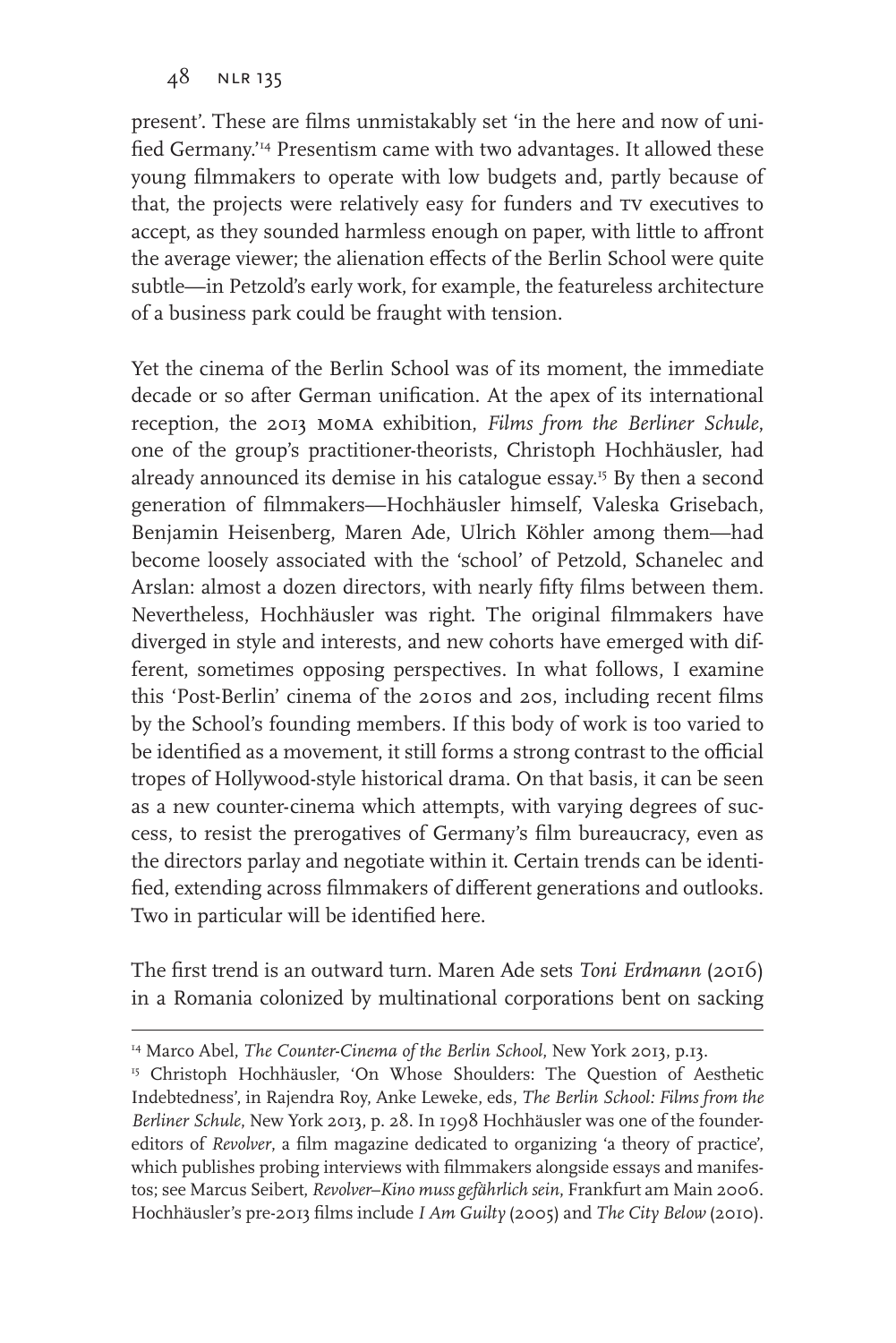local employees from the assets they acquire. In Valeska Grisebach's *Western* (2017), German construction workers pitch camp in the Bulgarian hills, causing frictions with the villagers. Petzold's *Transit* (2018), set in Marseille, overlays the experience of 1940s refugees with those of today. Lisa Bierwirth's *Le Prince* (2021) brings together a white woman from the German art world and an African businessman from the DRC. Anna Sophie Hartmann's *Giraffe* (2022), a German-Danish co-production, records the disappearance of the old insular life on a Danish island as Polish building workers construct a tunnel link to Germany. The second trend is a historical turn, experimenting with new aesthetic strategies for the representation of the past. Petzold's *Barbara* (2012) is set in the GDR of the early 1980s; *Phoenix* (2014) in post-war Berlin. His most recent film, *Undine* (2020), traces connections between present-day Berlin and the world of Romantic mythology. The action in Julian Radlmaier's *Blutsauger* (Bloodsuckers, 2022) takes place in 1928. Arslan's *Gold* (2013) tracks a German party's journey to the Klondike of the 1890s. To these we might add Dominik Graf's *Fabian* (2021), based on the 1931 Erich Kästner novel, and Edgar Reitz's *Die Andere Heimat* (Home Away from Home, 2013), set in the hungry 1840s, with Rhinelanders as economic emigrants. Ulrich Köhler's *In My Room* (2018) takes us instead into the future, but one that resembles the primitive state of an imaginary distant past.

Before going on to explore some of these works, it may be useful to contrast the contexts, concerns and signature motifs of the new countercinema to those of the Berlin School, from which it partially emerged. Again, Abel's systematic account of the latter provides a series of helpful benchmarks. The context for the original Berlin School directors, he argued, was the sense of social malaise and paralysis that characterized post-unification Germany, amid high unemployment, after the euphoria of 1989; disappointment, stasis, an intangible sense of loss belied the official doxa of 'becoming a normal country by coming to terms with the past'. In works such as Arslan's *Der schöne Tag*, Grisebach's *Sehnsucht* (Longing, 2006), Petzold's *Die innere Sicherheit* and *Yella* (2007), these filmmakers did not seek to avoid this reality but sharpened their examination of it. Their 'overriding concern' was the problem of present-day Germany, which they probed from the estranging vantage point of the future: 'What Germany will have been?' Key motifs, for Abel, were mobility and stasis: travelling without getting anywhere, as in *Yella*; or, as in *Die innere Sicherheit*, being permanently on the run. Stylistically, though they didn't eschew narrative, the Berlin School directors aimed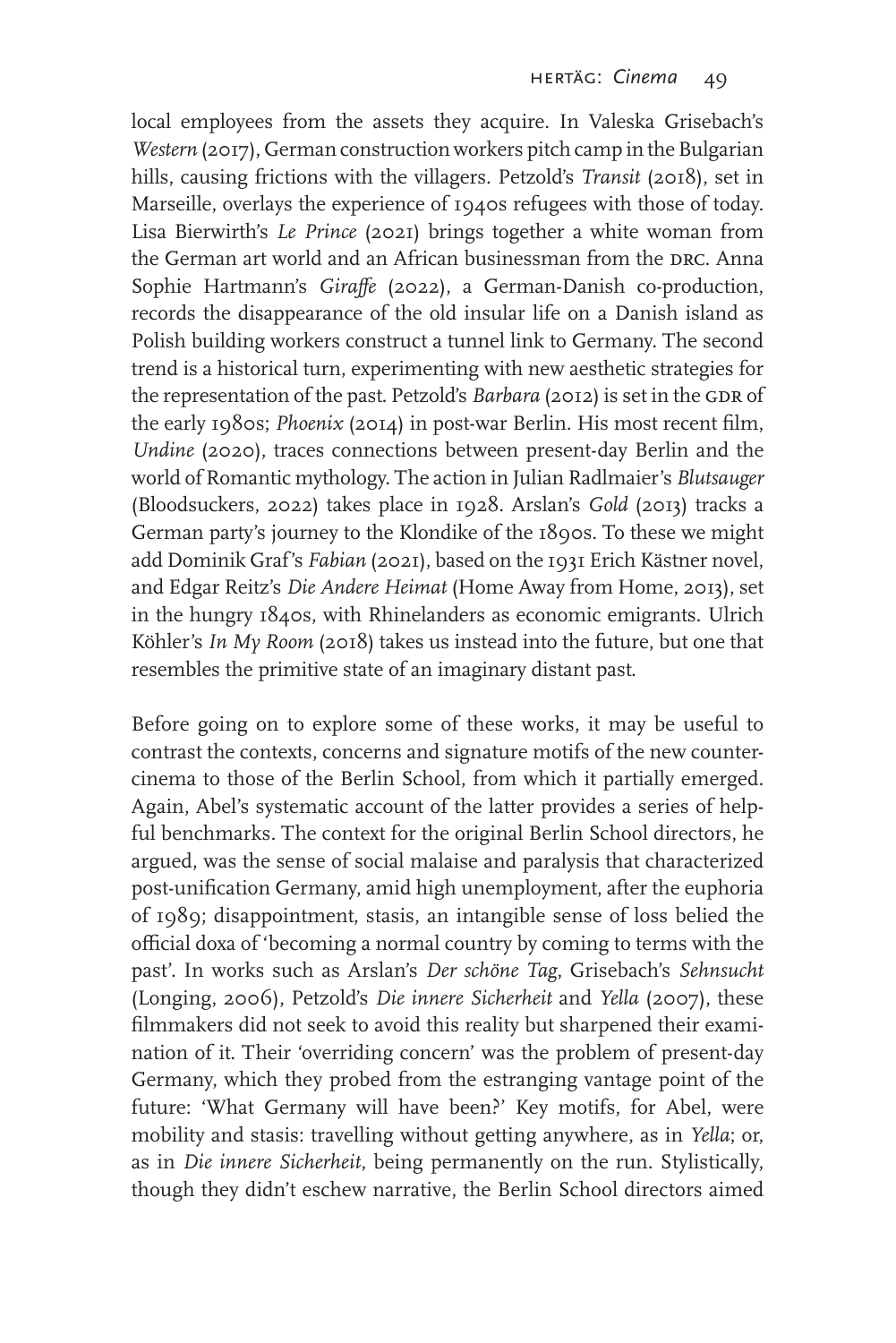at an unsettling visual-audial intensification of normality—the 'eerie clarity' of the rustling trees and gurgling water in *Yella*—with 'clinically precise framing', long shots, few cuts and sparse extra-diegetic music, to get German viewers to see their country anew.16

By contrast, the context for the new counter-cinema has been the expansionist Germany of the 2010s and 20s; the country emerging as the predominant economic power in Europe, determining the outcomes of the Eurozone's financial meltdown and the migration crisis—at the price of heightened neoliberal competition and conservative reaction. In place of the paralysis of the 1990s, there are the stresses of steppedup capitalist competition, uncertainty and precariousness. Perhaps the main concern of this cinema is an interrogation of German expansionism; both the outward turn and new forms of historical enquiry involve encounters with 'the other'—as migrants and colonizers or, as in Petzold's *Undine*, myth and the unconscious. While many of these films have abandoned the purist aesthetics of the Berlin School, for the most part they have not settled for conventional realism. There is often an improvised aesthetic, the camera uncomfortably poised 'in between' long-shot and close-up, as if filmmaking itself had become provisional. In other films, we find an aesthetic of precise framing and narrative construction, which nevertheless calls attention to the conditions of its production. The heterogeneity of German counter-cinema over the past decade defies rigid categorization, even in terms of its oppositional stance. What follows examines work by Grisebach, Ade, Petzold, Graf and Radlmaier, as they explore alternative strategies to those of the export-led cinema of consensus.

### *Outward turns*

Valeska Grisebach's move from *Sehnsucht*, in the early 2000s, to *Western*, eleven years later, exemplifies the new cinema's broader shift in concerns. Born in Bremen in 1968, Grisebach grew up in West Berlin and studied literature and philosophy in Berlin, Munich and Vienna. She entered the Vienna Film Academy in 1993 and graduated with *Mein Stern* (Be My Star, 2001), an attentive study of a teenage relationship, filmed in Berlin. *Sehnsucht*, two years in the making, was set in a village outside Berlin, an area heavily affected by the disappointment that followed German reuni-

<sup>16</sup> Abel, *The Counter-Cinema of the Berlin School*, pp. 17, 19, 4, 22, 14–16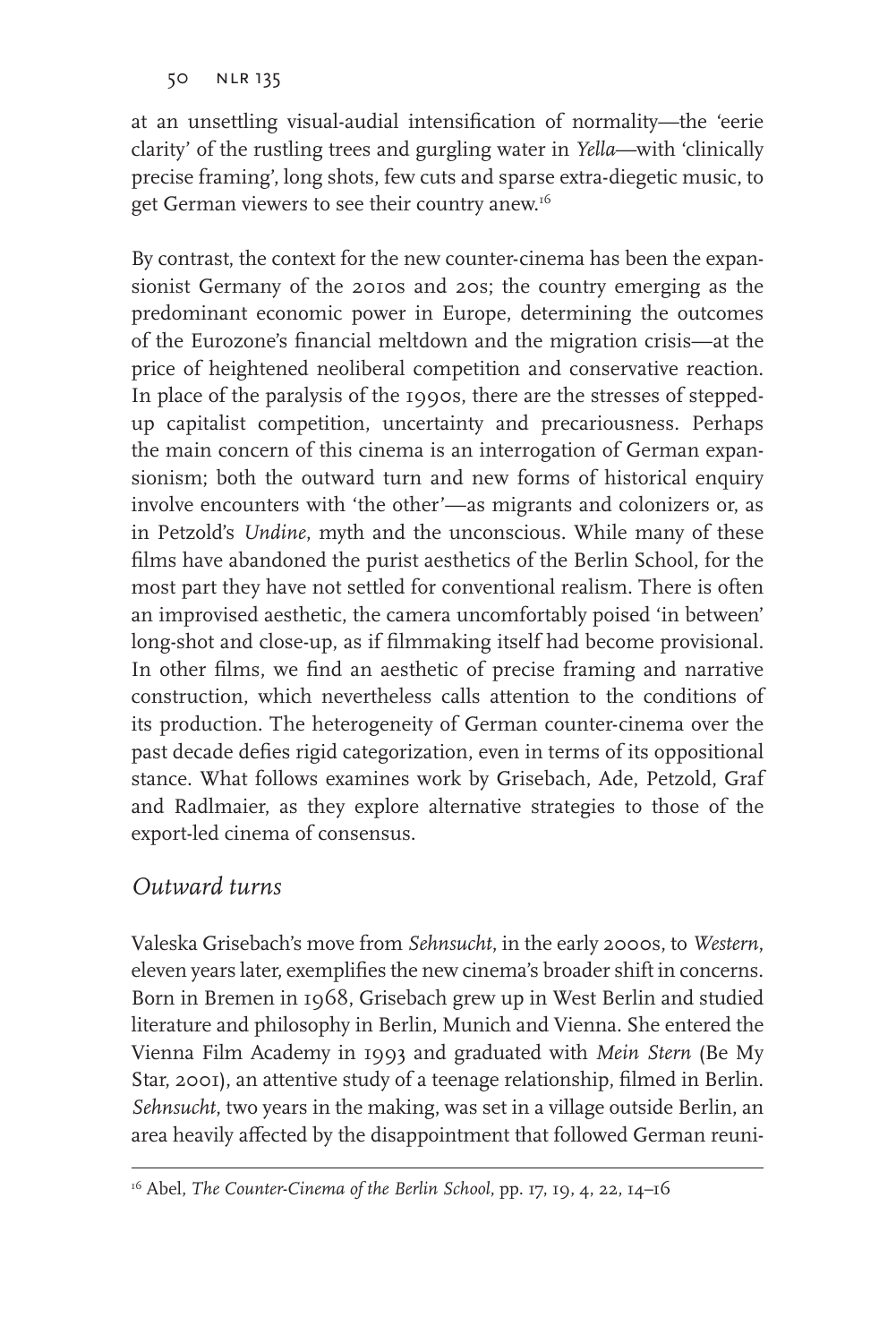fication, and tells the story of a marriage coming apart. With *Western*, Grisebach turned to focus on Europe's Balkan frontier. A German construction company is building a hydroelectric plant in southern Bulgaria, close to the Greek border—an area of partisan activity during the War.

The film engages with the tropes of the Western genre in several senses. It is about masculinity, outsiders, conquering new territory, a clash between the 'civilized' newcomers and the autochthonous inhabitants of the region; the battle over water rights is a staple of the movies of the American settler-colonial frontier. Yet this Western is actually an 'Eastern', in which the indigenous people are Europeans, too. The title indicates a strong meta-filmic aspect at play here. That the basic conflicts of the American Western remain so elegantly intact is a strong statement about the nature of Germany's economic activity in the Balkans and Eastern Europe. But while it is a film about tensions and inequalities, *Western* is also about tentative commonalities and attempts to communicate on a basic human level—shaped, of course, by linguistic difficulties, prejudices on both sides and, most importantly, by the extractive and exploitative nature of the new arrivals' approach to the land. Shortly after their arrival, the men hoist a German flag above their camp, which henceforth flutters against the backdrop of wooded hills and clear blue sky, while the workers exchange verbal barbs, flexing their masculinity.

Aesthetically, however, the film often undermines the expectations established by the title. For the most part, the unobtrusive hand-held camera in *Western* draws little attention to the act of framing and showing—which distinguishes it not only from, for example, John Ford, but also from Petzold and Hochhäusler. Grisebach underlines the importance of research that precedes production, as well as of collaboration with the actors on the dialogue. She also says that her goal is to stay open to what happens on set, confirming the impression of spontaneity and an almost documentary approach. $\overline{v}$  Scenes and dialogue tend to start *in media res*, without the Western's typical insistence on timing as a formal aspect of the drama. Nevertheless, the wide-angle shots with men in the foreground of the landscape, or moving through it in the depth of the image, bear an unmissable resemblance to the filmic language of the Western. Here, however, the Bulgarian landscape, with its

<sup>17</sup> See '"It's Good to Lose Control": An Interview with Valeska Grisebach', *Senses of Cinema* 90, March 2019*.*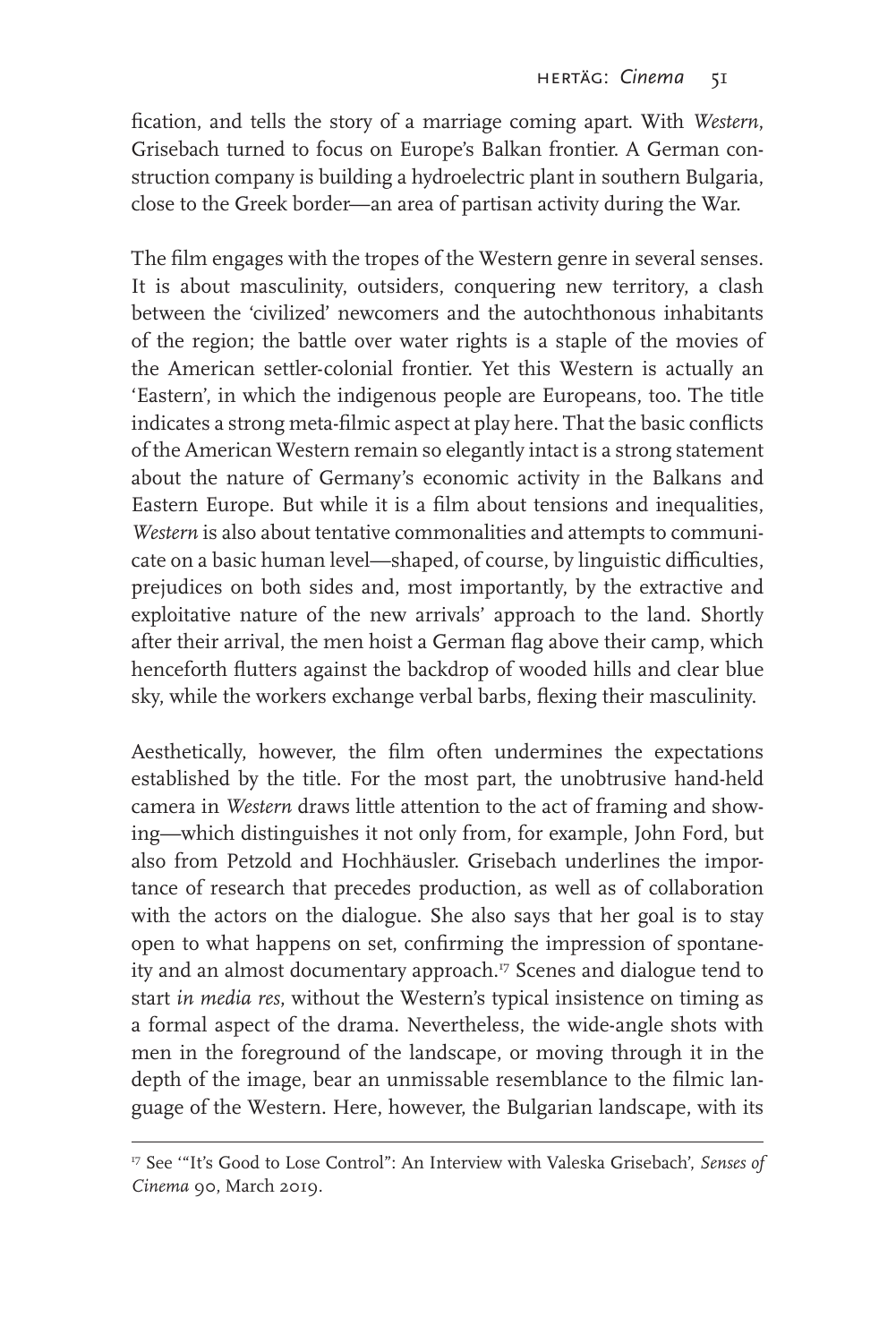forested hillsides and bright sunlight, represents not the American prairies, as in so many European Westerns—Sergio Leone filming *Fistful of Dollars* in Andalusia, and so on—but itself. The filmic space is at once a specific place and a commentary on traditions of representation within the genre, and therefore opens a whole new dimension of associations and interpretations.

The same is true for the acting. The non-professionals who feature in *Western* were chosen from among hundreds in a long process of research and street casting. Their identity as skilled manual workers is visible in the ways they move, set about tasks, or carry their tools. When they assert their presumed superiority over the Bulgarian villagers, they justify it with reference to their skills. It is crucial to the film that the workers are played by people with bodies shaped by the work they do. This prioritization of physicality over psychology unites Grisebach with other filmmakers from the Berlin School. The tension between these carefully chosen concrete elements of pre-filmic reality and the cinematic tropes explored lends *Western* its depth and complexity. This tension is never resolved. The unexpected jolts and plot turns of the pre-filmic remain visible, while also integrated into the work, making for the sense that there is something more to see here, outside the frame. These transborder encounters point to a broader context, vital for an understanding of the present, that will take us more time to grasp.

Maren Ade has chosen a contrary approach. Born in Karlsruhe in 1976, Ade studied at Munich's renowned film and TV school, HFF. In 1999, while still a student, she co-founded the Berlin-based Komplizen Film production company, through which she released *Der Wald vor lauter Bäumen* (The Forest for the Trees, 2003) and *Alle Anderen* (Everyone Else, 2009), and which has backed many of the new-generation German filmmakers, including Grisebach. In *Toni Erdmann*, Ade analyses the effects of international capitalism on human relationships through a semi-comedy about a father-daughter relationship. Ines (Sandra Hüller), the daughter, works for a multinational consulting firm in Bucharest and most of the film is set in her world, as she struggles to make her way in the relentlessly competitive domain of corporate capitalism, desperately fighting to be transferred from Romania to Shanghai. Bucharest figures as an outpost, where a consulting firm can profit from outsourcing the labour of an oil firm.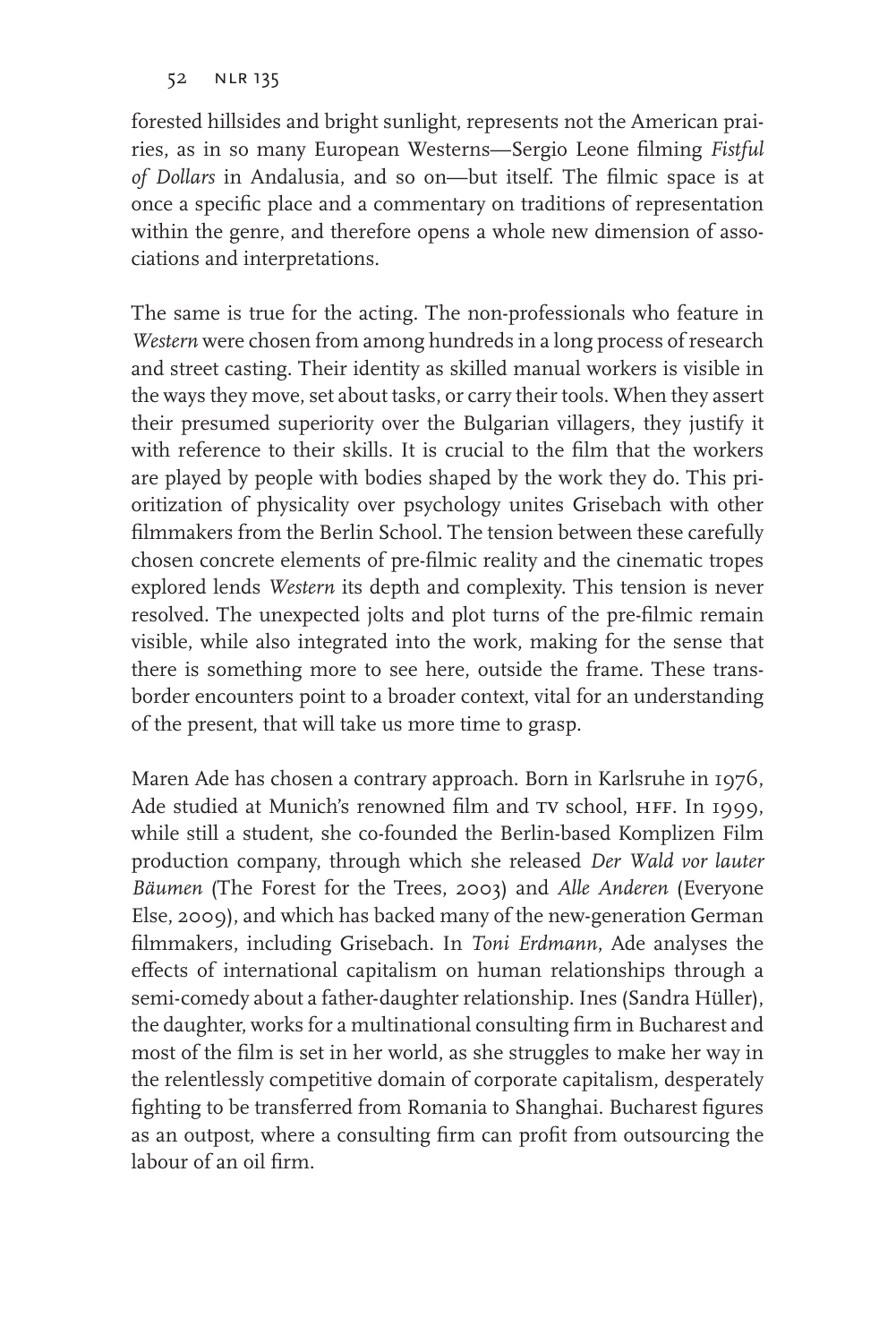While *Western* is interested in the connections between manual work and masculinity, *Toni Erdmann* examines managerial-level social stress and the highly gendered world of white-collar immaterial work. In a film about internal tensions and pressures that manifest themselves through interpersonal encounters, it seems appropriate that Ade has chosen professional actors to perform these interactions, which are often at once familiar and absurd. The arrival of Ines's father Winfried (Peter Simonischek), a sixties bohemian with a taste for cheesy jokes that typically involve bad wigs and fake teeth, fails to disrupt the proceedings. Introducing himself to Ines's circle as life coach Toni Erdmann, Winfried is invited to the corporate reception. We watch Ines as she slowly but surely loses her composure, while still coping with the relentless putdowns and sexist demands of her superiors—wedding-present shopping with her boss's new Russian wife, and so forth—as well as her father's interventions and a badly injured toe. It soon becomes clear that her position was fragile from the start. Yet Ines keeps battling for success; instead of surrendering, she fights back by pushing the absurd normalcy of her work interactions to the extreme. As the guests appear for her birthday party, she welcomes them naked, assuring her boss this is a great idea for team building. Father and daughter are reconciled at the end of the film, but corporate capitalism's drive is unappeased; Ines is off to work for McKinsey in Singapore.

Unlike *Western*, *Toni Erdmann*'s camera rarely deviates from a medium shot. Ade is more interested in the subtle subtexts and disruptions of personal-professional interactions than in the space itself—which, for the most part is generic: the conference rooms, hotel lobbies, restaurants, night clubs and impersonal apartments of the international corporate elite. At one point Ines glances out of the C-suite window and catches a glimpse of a Roma grandmother and child in a shack ten floors below. Only once do Ines and her father leave town to inspect the actual production site, where workers tap oil without protective equipment, and Winfried's protest only results in getting one of them fired. In Ade's film, as in Grisebach's, the plot is open to what are seemingly side paths, extending the films' themes in unexpected directions, without moving to any narrative resolution. And Ade too, sticks to the Berlin School's unwritten agreement to avoid psychology as causality. In *Toni Erdmann*, the protagonists' behaviour is not entirely comprehensible, and can never be reduced to simple reaction. The persistence of Ade's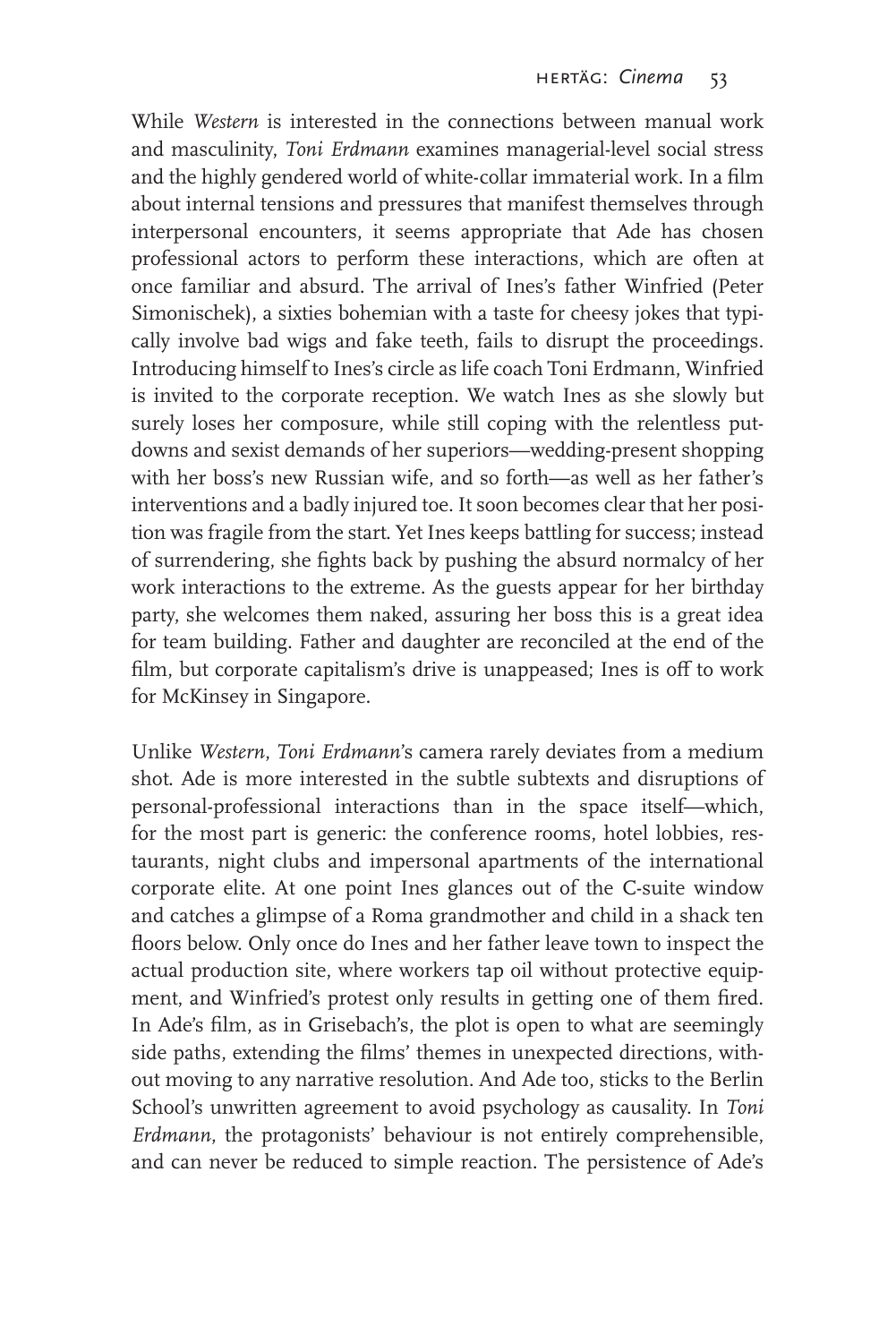observation, while pushing her protagonists to test the boundaries of the normal, may be the most radical defining aspect of her work, which, in terms of its aesthetics, remains far more conventional.

# *Re-framing past and present*

If the early Berlin School was known for its focus on the present, against the veritable flood of historical mainstream films from the early 2000s, recent work by Petzold, Arslan and others has broken with this dichotomy. In Petzold's case, this may come as no surprise. Born in 1960, brought up in a small industrial town near Dusseldorf, Petzold moved to West Berlin to study literature and theatre at the Freie Universität in the early 80s, enrolling in the DFFB from  $1988-94$ , where he began an enduring collaboration with his teacher, Harun Farocki.<sup>18</sup> Petzold's interest in the connections between past and present was already apparent in his first feature film, *Die innere Sicherheit*, co-scripted with Farocki. This fraught drama about an ex-Red Army Faction-style couple, still on the run with their teenage daughter, doesn't use a single flashback to narrate their past. The tension apparent in every frame speaks of the unseen state forces whose 'domestic security' was—and remains—their mortal opponent. With *Gespenster* (Ghosts, 2005) and *Yella*, these early films became known as Petzold's 'Ghost Trilogy', their protagonists caught between legality and illegality, life and death. They are haunted by a past that does not fully reveal itself, but is still present in what we see.

Thus, it was perhaps no surprise when Petzold broke with the presentism that had seemed a core component of the Berlin School. His first explicitly historical film *Barbara* (2012), again co-scripted with Farocki, appeared to adopt the themes and narrative form of the 'cinema of consensus' beloved of the film-funding bureaucracy: repression of social dissent by the police state of the GDR, represented as realist costume-drama. A doctor (Nina Hoss) has been relocated to an isolated hospital near the Baltic coast, as punishment for having filed an application to emigrate to West Germany; systematically harassed and humiliated by the local Stasi, she continues to plan her escape. Petzold's film, however, contains scenes that deflect the official German narrative about the repressive regime in subtle ways; a fellow doctor, André (Ronald Zehrfeld), accommodates

<sup>&</sup>lt;sup>18</sup> For an illuminating account of Petzold's formation as a filmmaker, see 'The Cinema of Identification Gets on My Nerves: An Interview with Christian Petzold', *Cineaste Magazine,* vol. 33, no. 3, Summer 2008.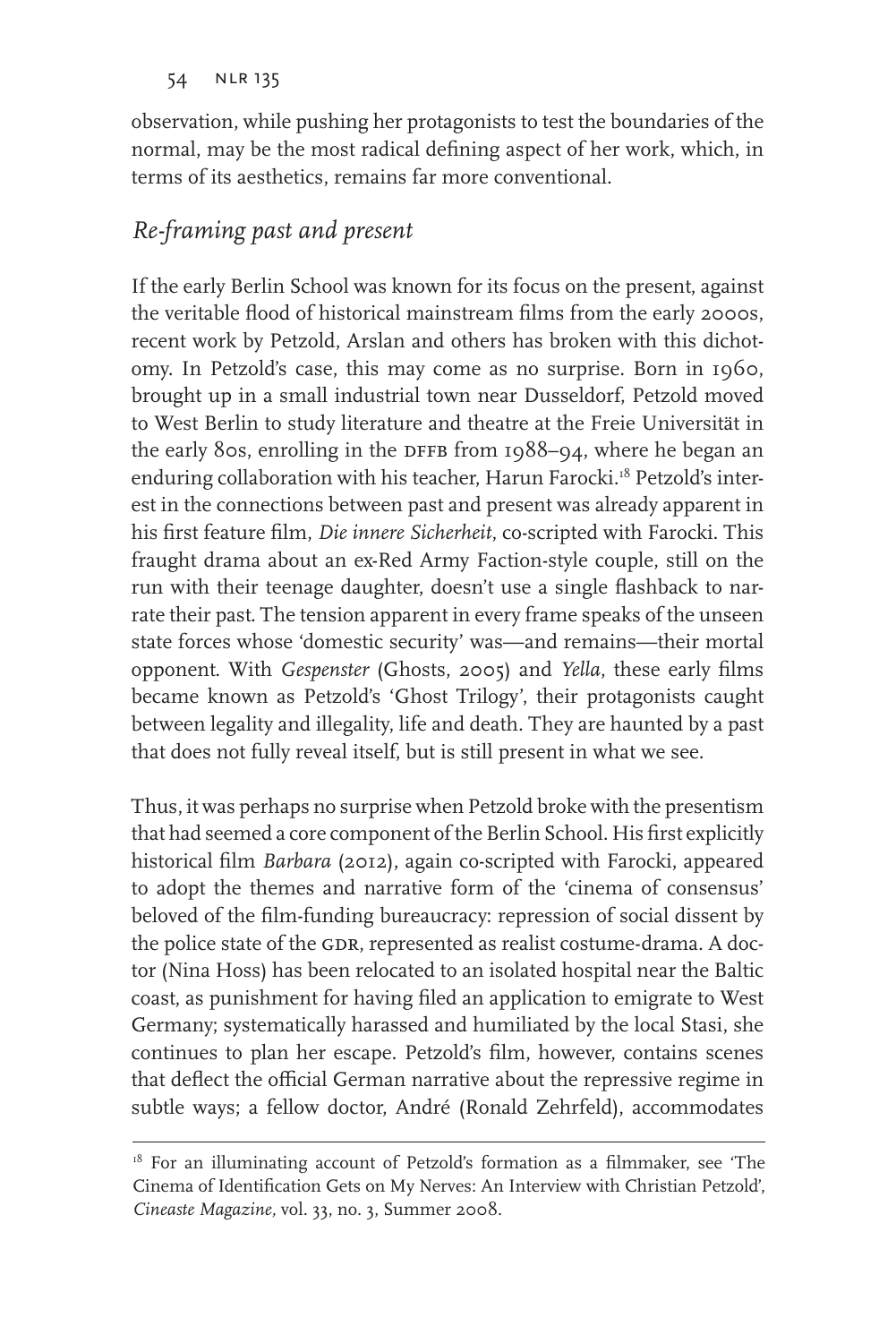himself without illusion to doing what good he can within the system, growing an apothecary's garden of herbs in his backyard. Discussing the print of Rembrandt's *The Anatomy Lesson* that hangs in his clinic, André suggests it is about sympathy for the body on the table, rather than the textbook at which the students stare. The film questions this, closing in on the one Rembrandt figure who looks straight out of the picture, challenging the viewer. Despite their similarities in other respects, this layer of reflection is completely absent in the canonical 'cinema of consensus' Stasi movie, *Das Leben der Anderen*, to which *Barbara*'s meticulous recreation of GDR interiors has repeatedly been compared.<sup>19</sup>

Petzold's next film, *Phoenix* (2014), left concerns about accuracy behind. It tells the tale of a Jewish women (Hoss) who returns to the ruins of Berlin after surviving Auschwitz but is—strangely—not recognized by the husband who had betrayed her to the Nazis and now hopes to exploit her as a look-alike stand-in to obtain compensation. The absurdity of the plot does not entirely diminish the existential questions the film poses, its *mise en abyme* of the denial of identity and responsibility. Expertly made, with perfectly poised photography and strong performances, *Phoenix* and *Barbara* nevertheless lacked the cinematographic tension that made Petzold's Ghost Trilogy so compelling. The change of perspective in his subsequent films, *Transit* and *Undine*, indicates a certain urgency in finding new ways of relating past and present that go beyond naturalistic representation.

To adapt *Transit*, Anna Seghers's 1944 novel about refugees fleeing the Nazis via Marseille, by transposing its story into the EU's present, may seem a somewhat heavy-handed move. But Petzold's use of temporal ambiguity creates a surprising and complex *Verfremdungseffekt*. The story opens as a fast-paced *film noir*. Georg (Franz Rogowski) is on the run, as the security forces of the new regime scour the streets of Paris. But knowledge of the 1940s context immediately gives the sound of sirens in the streets a different meaning. *Transit* builds on Seghers's plot devices: Georg is asked to deliver a letter to a writer, Weidel, but discovers he has committed suicide, leaving behind a manuscript and papers for an exit

<sup>19</sup> Petzold has said he took Polanski's *Chinatown* as an example of a film in which historical experience was not sealed off from the present, as per Kracauer's criticism in *Theory of Film*, but made palpable in 'heat, drought, sweat': Brad Prager, 'No Time like the Present: The Edges of the World in Christian Petzold's *Barbara*', *Senses of Cinema* 84, September 2017. See also 'Christian Petzold über *Barbara*: Ich wollte dass die DDR Farben hat', *taz*, 11 February 2012.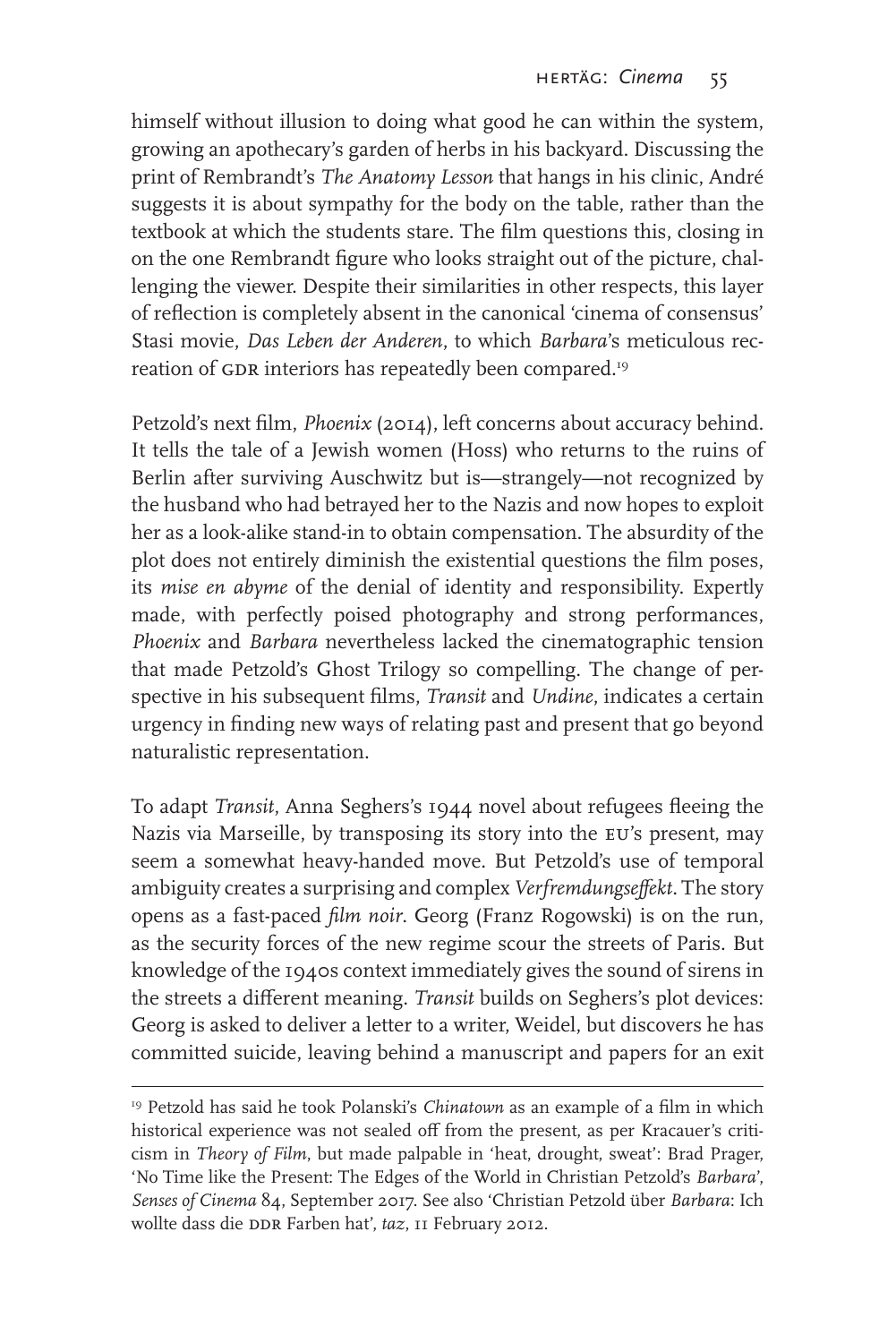visa; Weidel's wife is waiting for her husband in Marseille, hoping they can flee to Mexico together. Once Georg has escaped Paris, its narrow streets and abandoned factory courtyards, the film slows down under the bright sun of Marseille. Georg takes on Weidel's identity to collect the visa. He moves between his cheap hotel and a neighbourhood pizzeria, joining the queues at the Mexican and us consulates—transitory spaces crammed with refugees.

Although there are indications—the cars, the uniforms—that the prefilmic world is our present, there are many sequences where the setting is ambiguous. The lamps and furnishings could be historical *art nouveau* or modern reproductions. These subtleties of set design provoke a feeling of familiarity and estrangement, at the same time. Which world is this, and what does it mean? The epoch the story evokes fades in and out, and so does the present. We are trapped in between, floating in history. Establishing shots of Marseille are framed in wide angle, drawing an image of the city, the buildings and streets that the film visits repeatedly. But they are narrow enough to minimize the distractions. A residential block might be from the 60s or 70s, yet could still be taken for a housing project built in the 1930s. Restaurant signs and advertisements retain the ambiguity. Costumes have a classic simplicity. Only towards the end of the film does this artificial cosmos, which can't be tied to any specific era, open up: on the point of the protagonists' supposed departure, we suddenly see the contemporary cruise ships and skyscrapers of modern Marseille. Just as the film is about to end, it takes us to what, from the protagonists' perspective, is the future, in which their story is doomed to be repeated.

It is through this carefully constructed ambiguity that *Transit* escapes the pitfall of drawing simple historical analogies. Instead, it evokes a diffuse sense of a world where the past and the present coexist and reference each other. The other side of the coin is the absence of specificity. Inevitably, this refugee story becomes the story of all refugees: those whose lives are suspended, spent in in-between places, in hotel rooms and crowded lobbies, waiting for pieces of paper admitted or denied by opaque bureaucratic decisions. Marseille becomes a city like any other, where everybody passes through, where nobody is at home. Georg is another one of Petzold's ghosts—a man without past or future. For all the precision of its plot and choreography, the feeling *Transit* leaves behind is unsettled. The film seems to claim some kind of universality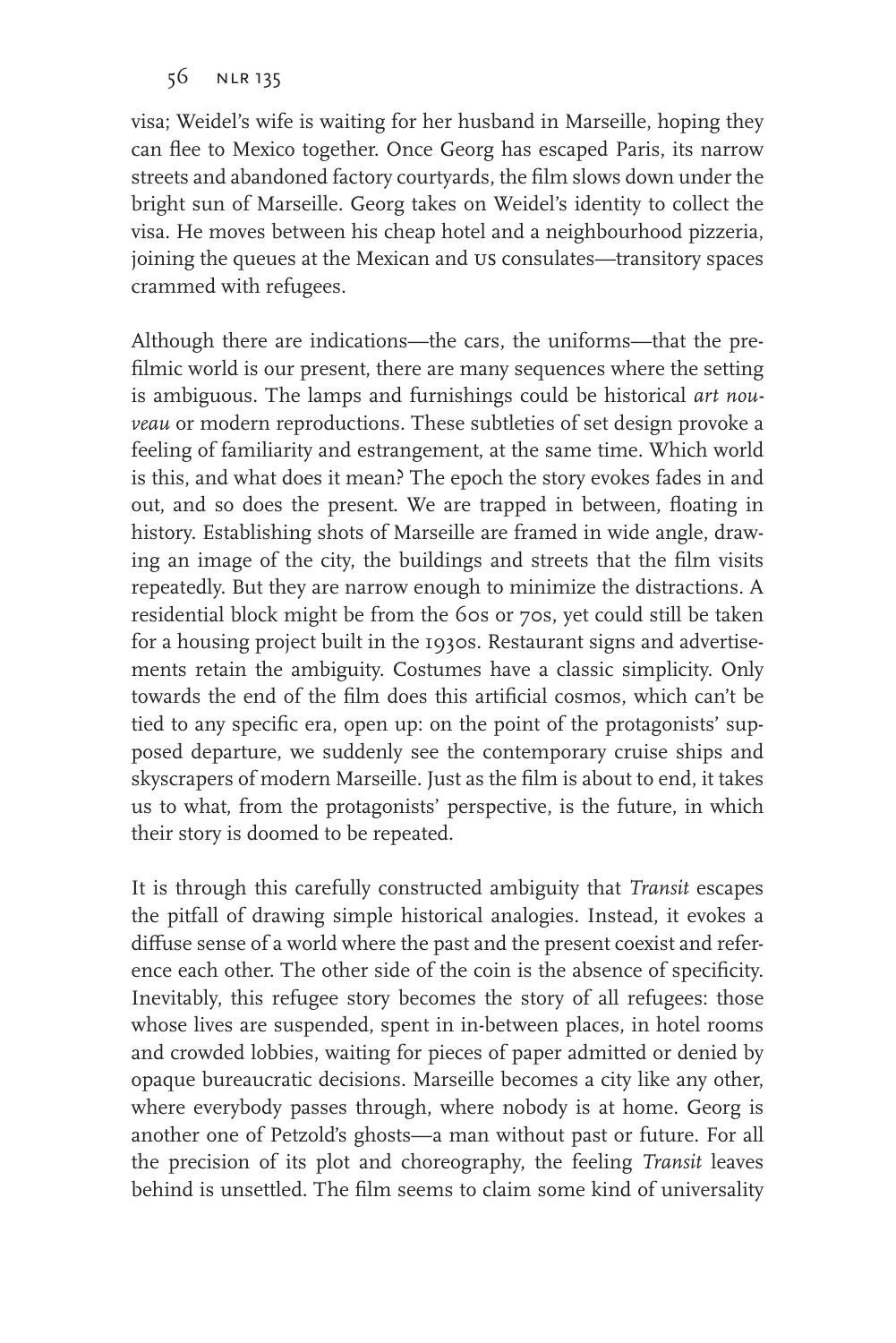for the experience of people forced to spend their lives in transit by creating a non-time, an era that is neither past nor present, yet haunted by both. *Transit* tries to find a form for the repetition of history, an abstract concept. The price of such abstraction is that we learn nothing about specific experiences. With *Transit*, Petzold has pushed his meta-cinema to a point where it risks losing touch with reality.

*Undine*, set resolutely in present-day Berlin, co-exists instead with the realm of myth. Petzold has said that after the Nazi appropriation of German mythology, it disappeared from cinema; *Undine* can be understood as an attempt to bring it back in new, self-reflexive ways. The eponymous protagonist (Paula Beer) is committed to the rational; she has a PhD in history and gives talks on the city's architecture at the Berlin Stadtmuseum that are eloquent and precise. But 'Undine' is also the name of a water nymph who, according to legend, can become human through the love of a man; should he betray her, he will have to die. Petzold has said that the inspiration for the film was Ingeborg Bachmann's 1961 story, 'Undine geht', written from the perspective of the nymph.<sup>20</sup> But the feminist reversal of the myth seems less important for Petzold's film than the protagonist's precarious existence: Undine rents a one-bedroom studio flat in the fragmented landscape of the city centre and works on a short-term contract at the museum. She is caught between spheres and, in that sense, is another of Petzold's ghostly figures.

The film contrasts the museum's plywood models of Berlin to the lake where Christoph (Franz Rogowski) works as an industrial diver, doing underwater repairs on an old dam. The lake is the transition to another dimension, that of the mythical—captured in almost dreamlike underwater sequences. Christoph and Undine's love emerges from this dimension, catalyzed by a collision with an aquarium that bathes them both in water. The tenderness of their affair, beautifully suggested by Beer and Rogowski, forms the heart of the movie. But even as it creates these imaginary spaces, beyond the realm of the rational, the film establishes a different representation of place. At the museum, Undine explains the different models of the city. One of them shows the buildings constructed since Germany's unification, or still in the planning stage. Another displays 'the idealized self-image of the socialist state'. In her flat, wrapped in a duvet, she recites for Christoph her forthcoming talk on contending

<sup>20 &#</sup>x27;Christian Petzold über seinen Film "Undine": Der Mensch geht ans Wasser', *taz am wochenende,* 26 July 2020.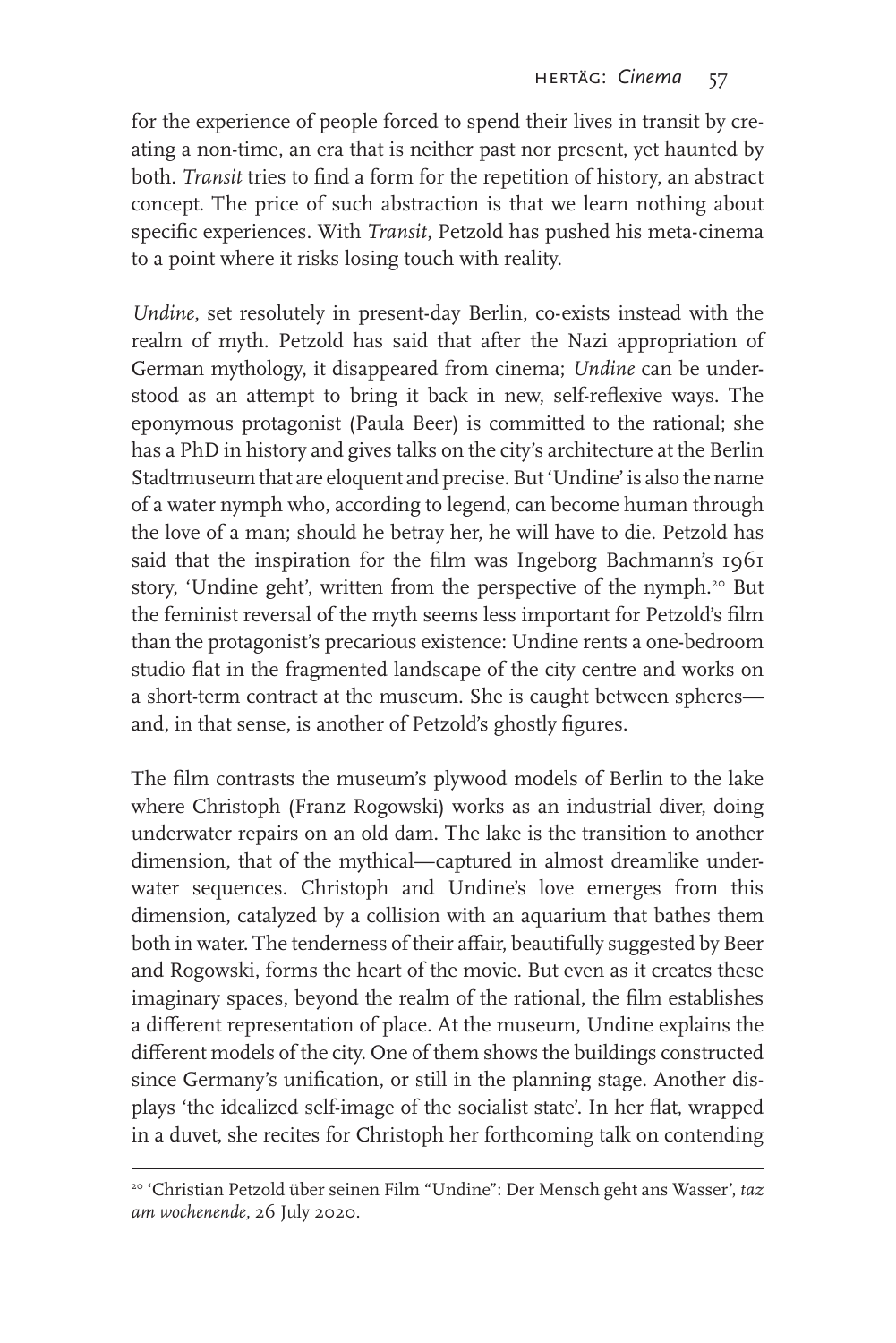plans for the so-called Stadtschloss, the former imperial palace at the heart of the city. One of the models represents the outlook of a regime which, instead of rebuilding the bombed Prussian palace, levelled its ruins and built a socialist one instead. The other model shows the GDR's modernist Palace of the Republic eliminated and a replica of Frederick I's façade erected in its place, the interior serving as a cultural forum. 'Form follows function', Undine drily comments; what sort of regime would produce a museum built in the twenty-first century in the form of an eighteenth-century ruler's palace? The film distinguishes between the romance of true love, which it affirms, and the false romanticism exemplified by the reconstruction of the confounded Stadtschloss.

In some respects, *Undine* goes further than *Transit* in creating a distance from the immediacy of the present. The use of the city models reminds us that none of this is real. But there is also an opposite drive. The models simulate the overview that Petzold's compositions of space usually refuse. One could say that, along with Undine's talks, the plywood models anchor the events of the film in a specific place, the Berlin of the early 2020s, and in the real, objective history of the city as an ongoing process. Finally, it is the sensuality between the two lovers, the closeness of their bodies, that gives *Undine* a feeling of concreteness compared to *Transit*'s abstraction. For a while, the ghostly nymph becomes as human as can be. When she disappears under the water—at least, such is the suggestion of a last lingering shot of the woods and sky from the lake's surface, her point of view—she seems to have dissolved entirely. Her apartment is occupied by new short-term renters. What remains is a stain of red wine on the wall, which only has a meaning for those who know its history. The tension between immersion and contemplation, being and seeing, experience and understanding, is always present in Petzold's films. But in *Undine*, it is at the core. We are obliged to confront the tensions between history and the present, love and loss, the real and the mythical. But despite these repeated encounters, the film refuses any narrative causality. The loose ends of history remain hanging.

#### *Fractured epochs*

Dominik Graf's cinematic approach is in many respects the polar opposite of Petzold's. His films do not share the discomfort with the 'cinema of identification' that is so deeply inscribed in Petzold's work.Graf's cinema likes to seduce. As someone who embraced the possibilities that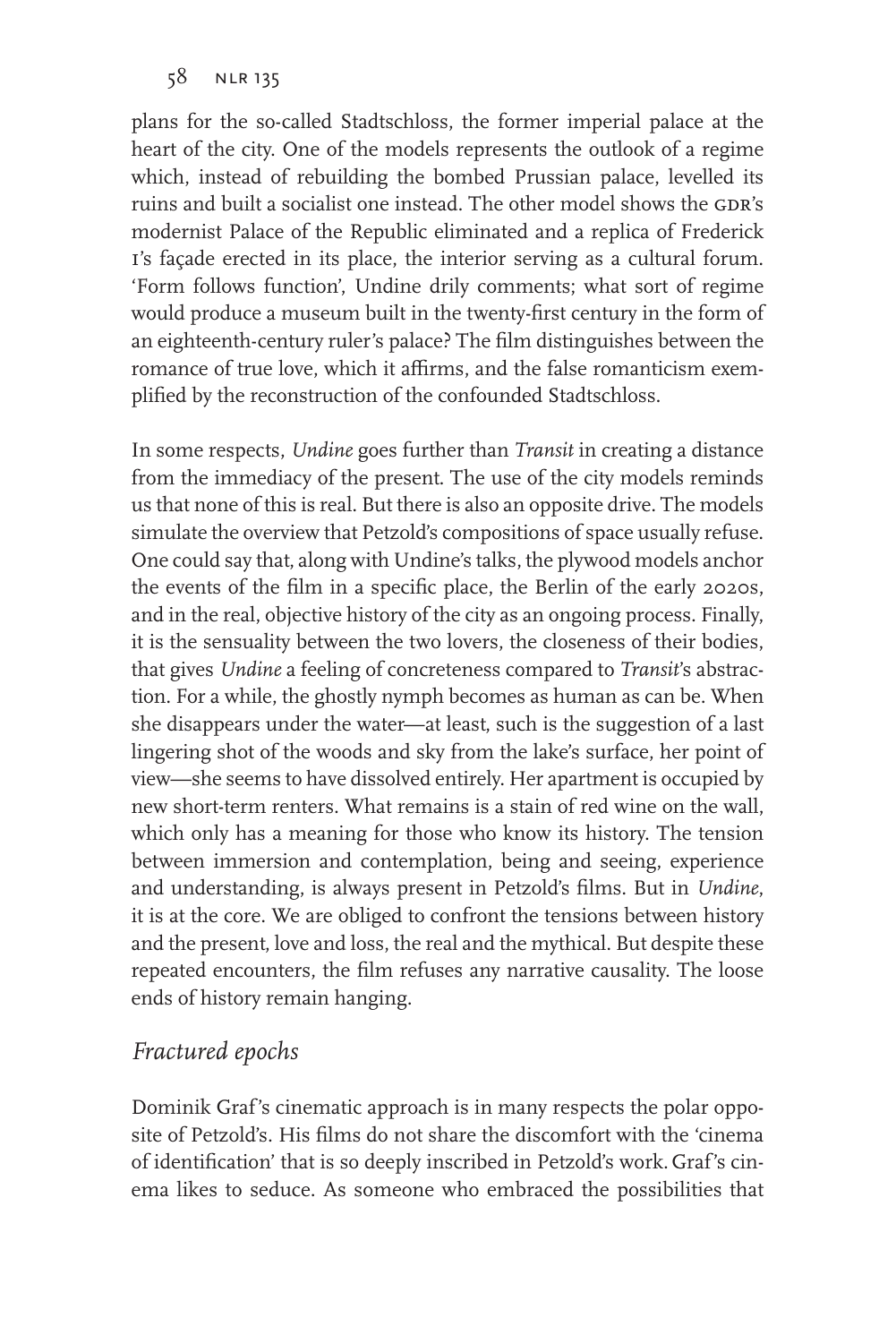the television industry provided him and made the subversion of existing genres his mission, he is often cast as an outsider among German directors. Born in Munich in 1952, he was drawn to the French *nouvelle vague* as a film student at the HFF in the early 1970s, but never identified with the films of the New German Cinema. Graf's idea of a career as a filmmaker, he reported, was to make as many films as possible inside the system. His inspirations were American genre films. He wanted to bring 'sex, suspense, crime and vice' into German commercial cinema, hoping to make more challenging but also well-crafted films.<sup>21</sup> 'Why must the avant-garde be so *avantgardistisch*?' asks Jakob Fabian, the protagonist of his latest work. His love for popular genres, his ambition to make really good television entertainment, is still tangible today; his status grants him the maximum freedom that anyone in the German television industry can enjoy. Despite their differences of outlook, he shares with the Berlin School an interest in discussion. Indeed, Petzold and Hochhäusler established a personal connection with Graf in order to exchange ideas and opinions; published in *Revolver* magazine, their debates led to a collaboration on *Dreileben* (Three Lives, 2011), a trilogy of films each telling the story of a sex offender who escapes from prison from different perspectives, using the same actors.<sup>22</sup>

Graf's latest film, *Fabian oder Der Gang vor die Hunde*, is an adaptation of Erich Kästner's Weimar-era novel.<sup>23</sup> Jakob Fabian (Tom Schilling) works as a copy writer for a Berlin cigarette company, strolling round the nightclubs after hours. On one of these nocturnal sojourns he meets the aspiring actress Cornelia (Saskia Rosendahl). Just as the young man starts to realize that he may be willing to invest in a life that makes him an acceptable partner for this ambitious woman, she leaves him, knowing that her career will demand sacrifices that would make a happy relationship impossible. As usual, Graf's strategy is one of immersion, rather than critical reflection. At the same time, *Fabian* is much less air-tight than *Transit* or *Undine*. There is a sense that there is never just one way to go, that different possibilities are open—in the plot as well as in its form.

<sup>21</sup> Ekkehard Knörer und Simon Rothöhler, 'Fighter im System: Dominik Graf im Gespräch', *cargo-film.de*, 11 December 2008.

<sup>22</sup> See 'Mailwechsel "Berliner Schule": Graf, Petzold, Hochhäusler', in *Revolver 16*, 1 May 2007.

<sup>23</sup> *Fabian oder der Gang vor die Hunde* is the reconstructed original version of the Weimar-era novel by Erich Käster. A shortened version, in which several scenes that were sexually explicit or contained political commentary were censored, was published in 1931 with the title *Fabian. Die Geschichte eines Moralisten*.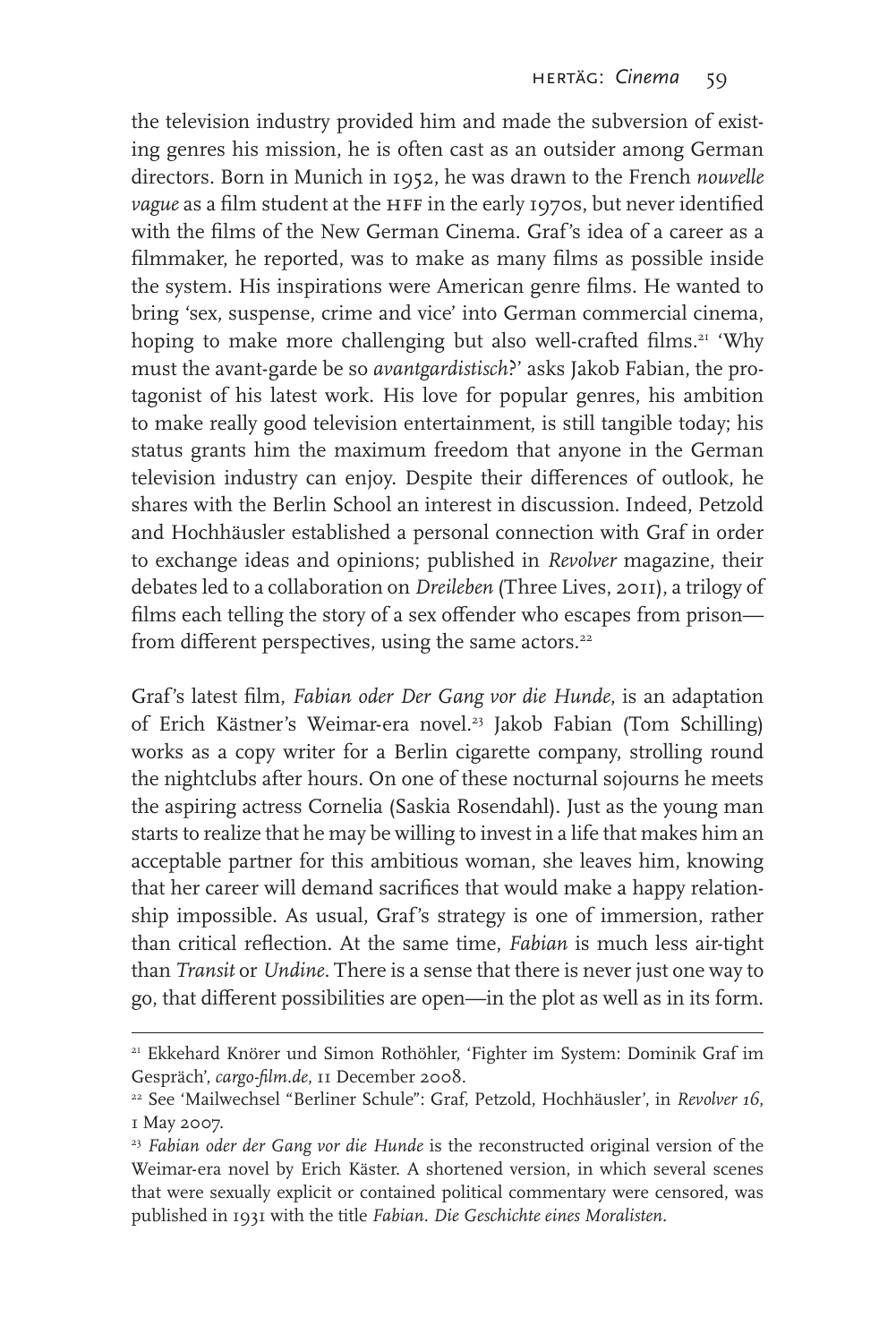The framings of Hanno Lentz's hand-held camera are a stark contrast to Hans Fromm's unwavering precision in Petzold's films. The camera does not seem to anticipate what's coming and has a hard time keeping up with the actors, snatching at clues on either side. It often seems undecided about what to film, as well as how to film it. It staggers through the night, overwhelmed by impressions, distracted by details. The interior night shots are so dark that the shaky images can be almost abstract. While the use of a hand-held camera creates a sense of immediacy, any construction of authenticity is counteracted by the montage that combines heterogenous aesthetics and perspectives, trusting in the viewer's capacity and willingness to integrate these. Here, too, Graf's cinema is the exact opposite of Petzold's purism. Where Petzold's cinema stares at the world until it stares back, Graf only allows a glance, then counter-cuts with a new impression. The montage is too fast to be sure of anything. Images become volatile, associative, like in a stream of consciousness.

Unlike *Transit*, *Fabian* uses historically accurate set designs and costumes from the early 1930s. Interiors, street signs and advertisements seem authentic. But the film disappoints any hope for a grand statement or a stringent analysis of the era that preceded Hitler's rise to power. *Fabian* is set on history's backstage. In contrast to the hit tv series *Babylon Berlin*, Graf avoids the iconic sites of the capital. Instead, his protagonists circulate through dingy underground clubs and cafés, quiet side streets and the decaying rented rooms of a bourgeois apartment whose owner 'used to not need the extra income'. Black-and-white documentary footage is integrated into the contemporary material, like sprinklings of the reality of the era: crowded streets, traffic, working people, neon signs. The slightly accelerated and faltering movements of the old film stock blend in with the restless montage; its importance lies in atmospheric effect rather than political analysis.

Yet at moments the film is charged with the political tensions of the time. As Fabian and Cornelia walk through darkened streets on the night of their first encounter, they evaluate the possibility of love in modern times. While the camera observes their approach, it is repeatedly distracted by the fliers glued to the walls: political propaganda, both socialist and Nazi. At a later moment, an sa patrol passes Fabian and his mother in rhythmic strides. The pair keep walking, and nothing more happens. There is no causal relationship to the development of the narrative; the historical reality is merely the backdrop for Fabian and Cornelia's story.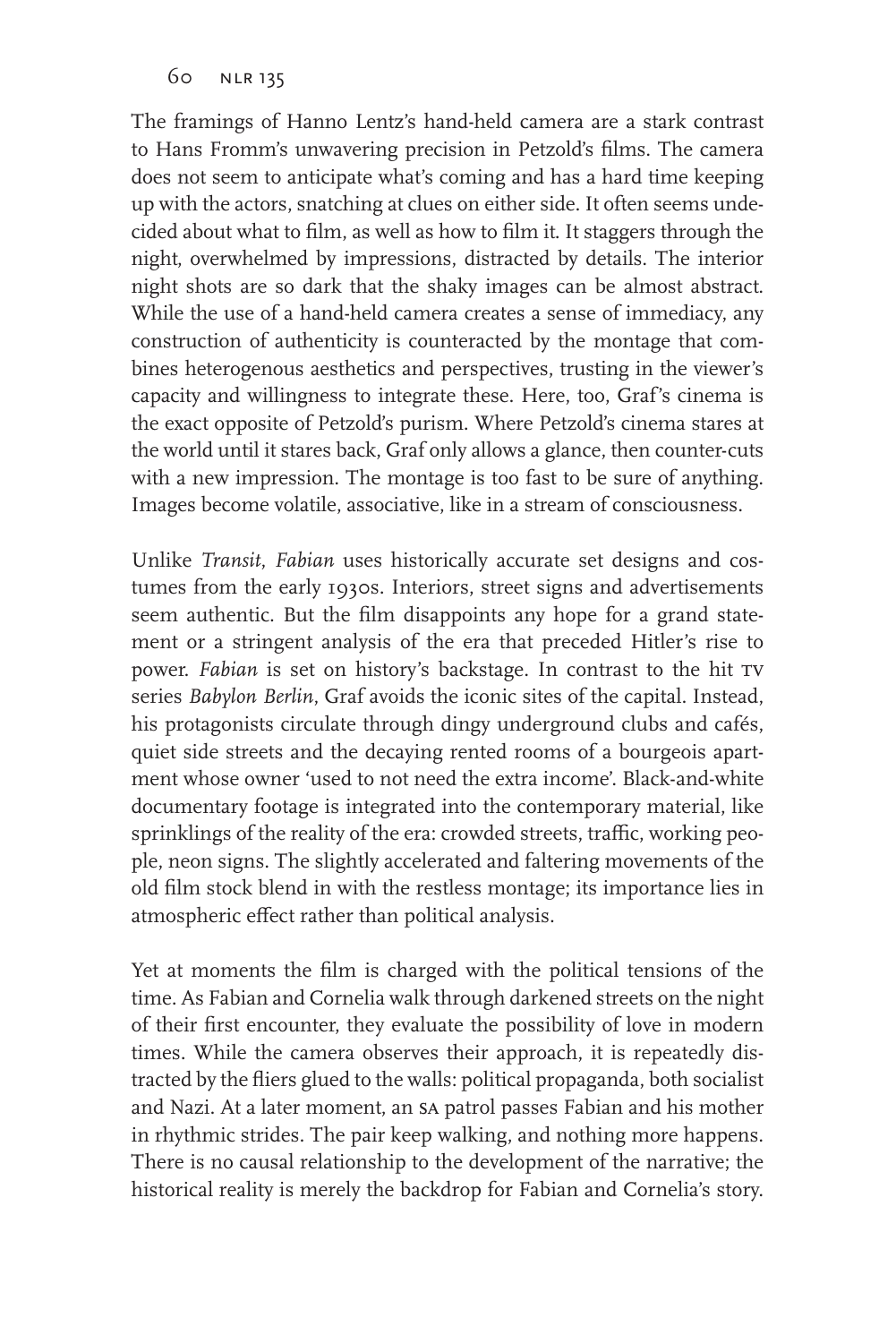Yet amid the immersive pleasure and the myriad aesthetic impressions *Fabian* provides, there always remains a sense of constructedness, of unsoundness. Twice, explicit references to the temporality of the film's perspective wink at the viewer: in the opening sequence of the film, a tracking shot through a Weimar-era metro station shows it populated by people from the present; only when the camera emerges from the underground do we find ourselves in the 1920s. And later, a *Stolperstein* on the street reminds us of what lies ahead of these characters<sup>24</sup>

Viewers are thus offered a perspective similar to that of Fabian, who positions himself in the role of a distant observer of the crazes of the era. Unlike his communist friend Stefan (Albrecht Schuch), he does not expect much from life. There is no reason to think that 'reason and power will ever wed', nor that the world has any 'talent for decency'. Without personal ambition, Fabian sees himself as too corrupted to be faithful—until Cornelia appears, and his mild irony crumbles. His indifference is only the façade of someone full of doubts, in an era that—like our own—is characterized by deep divides between left and right, poor and rich. The characters in *Fabian* are condemned to live through this present, to observe without understanding, as it is happening. And yet, even looking at Fabian from a distance, there is no reason for the viewer to feel superior. Things remain complicated. Graf refuses to take the enigmas of the past away. The film's form creates a sense that there is room for other possibilities; things could have gone differently. Graf and his co-screenwriter, Constantin Lieb, refuse to concede the causal inevitability that later generations have inscribed. If we were thrown back in time, we would not know any better. In fact, it is by its refusal to construct that causality, to draw straight lines or use the terror of Nazism for dramatic purposes, that Graf's approach becomes political. Instead of history lessons, *Fabian* aims to convey a sense of the tense and fractured atmosphere that Kästner captured.

#### *Capital as a genre*

In formal terms, Julian Radlmaier's treatment of the past offers a radical contrast to both Graf and Petzold: overtly political and theoretical, with borrowings from expressionist-theatrical modes. The youngest

<sup>&</sup>lt;sup>24</sup> *Stolpersteine* (stumbling blocks, or stones) are part of an art project initiated by Gunter Demnig. Brass plates are installed on the ground in cities in remembrance of individual people murdered, deported, expelled or forced into suicide by the Nazis.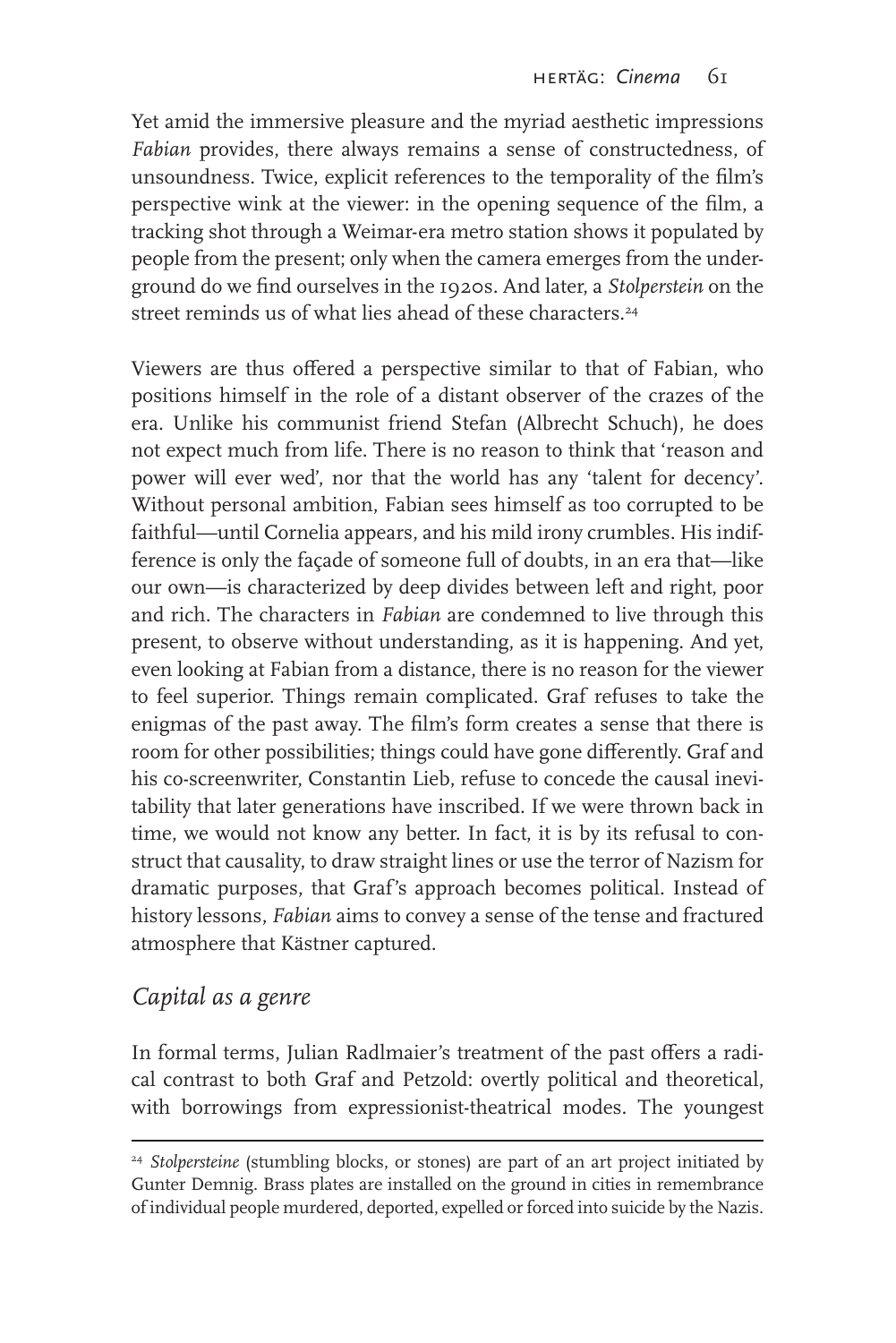of the filmmakers considered here, Radlmaier was born in 1984, grew up in the Bavarian city of Nuremberg and studied film and art history in Berlin and Paris before training at the DFFB from 2009–16—a full quarter-century after the founders of the Berlin School. His graduation film, *Selbstkritik eines bürgerlichen Hundes* (Self-Criticism of a Bourgeois Dog, 2017) already demonstrated this new approach, shared by others of his cohort, including Max Linz, Radlmaier's contemporary at the DFFB. Their work explores the boundaries of what is possible within the German funding system, making films with multiple references to theory and the history of cinema, explicit political analysis combined with comedy and slapstick, and a visual language that on many levels obstructs conventional realism. (In Linz's *L'État et moi* (2022), which reverses the coordinates of past, present and future, a time-travelling exile from the Paris Commune lives as a refugee in contemporary Berlin, where he appears as an extra in *Les Misérables*.)

As its subtitle reveals, Radlmaier's *Blutsauger, eine marxistische Vampirkomödie* (Bloodsuckers, a Marxist Vampire Comedy, 2021) is explicit about the theoretical and cinematographic framework on which it reflects and uses the past as a foil through which similarities and differences become comically visible. *Blutsauger* reveals its interest in theory upfront. It opens on a Baltic beach, where a group of young people sit in the sand dunes discussing *Das Kapital*. How seriously, one young man (Bruno Derksen) asks, should we take Marx's claim that capital is dead labour which, 'vampire-like', only lives by sucking living labour? *Blutsauger* takes it very seriously—and not at all. Bursting with colourful characters, absurdist details and a plot full of surprising turns and extensions, this fiction at the same time serves as a sharp analysis of class society. For Radlmaier, Eisenstein's *October* is not only a cinematographic reference but a central plot device. The action is explicitly set in 1928, the year *October* was finally released, on the Baltic estate of cosmetics heiress Octavia (Lilith Stangeberg). The drama is catalyzed by the arrival of an impoverished Russian refugee, the actor who had played Trotsky in Eisenstein's film, whose part was cut on Stalin's orders. Now posing as an exiled Russian baron, the actor hopes to start a new career in Hollywood.

The story develops as a triangular relationship between Octavia, who flirts with socialist ideas, her besotted young butler Jakob (Alexander Herbst) and Lyuvoschka, the actor/baron (played by the young Georgian director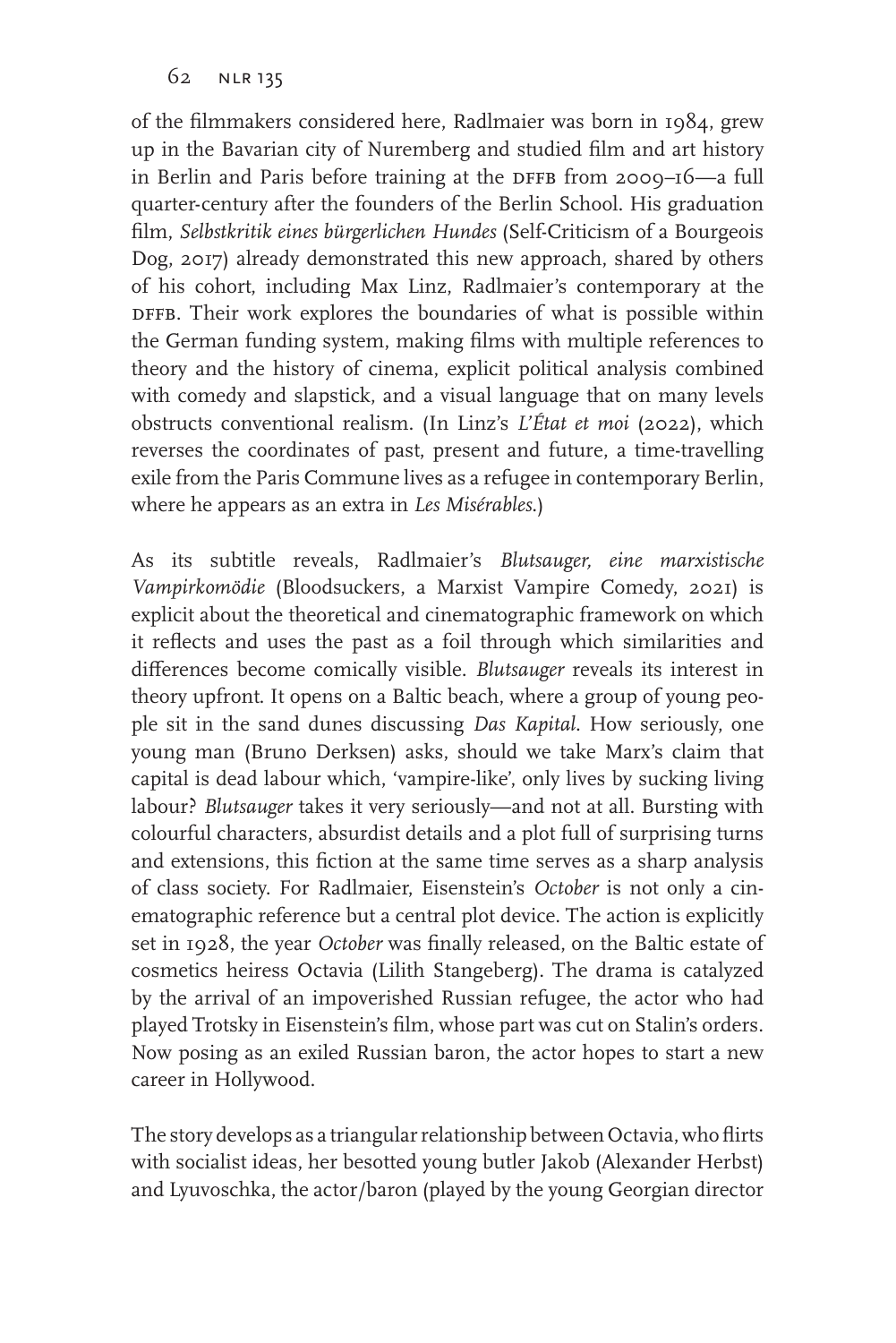Aleksandre Koberidze, another DFFB alumnus). Inspired by Lyuvoschka's stories of post-revolutionary Russia, Octavia offers to finance the vampire film he wants to shoot as a calling card for Hollywood. Meanwhile, the workers on Octavia's estate have been suffering from strange bites, officially dismissed as 'Chinese fleas'; but rumour spreads that vampires are at work. By now it is clear to the viewer that Octavia sucks young Jakob's blood; clearly, this vampire movie is not interested in suspense, nor in identification with the characters or immersion in the period in which the story is set. Historical authenticity is not in play; *Blutsauger* is interested in creating a representation of the past that is visibly influenced by the present. Indeed, whether through the presence of a kite surfer or a flashy Japanese motorbike, the present inscribes itself into every image. The costumes, too, are eclectic.

At first glance, the historiographical strategy of Radlmaier's *Blutsauger* is similar to that of Petzold's *Transit*, but the effect is quite different. *Transit* takes place in a non-defined time, an eternal limbo, with occasional invasions of the present. *Blutsauger*, on the other hand, creates a world characterized by eclecticism and willed anachronism: its elements blatantly refer to different periods; it seems to want them to clash, making us aware of our own particular historical moment. It also subtly allows the perspectives of the intervening periods, between 1928 and today, to come into their own right in the film. This examination of the past through the lens of a self-conscious present seems perfectly appropriate, as the film wants to question the adaptability of the theory it used as its starting point (Marxism) to the present age. This involves a certain tendency to nostalgia, which is also reflected in the locations. The drama unfolds amid empty white beaches, gentle green hills and the decadent setting of Octavia's mansion and its gardens. Long takes from fixed camera positions give these locations a hyperreal quality, which also extends to the expensive consumer goods; one could claim that the film demonstrates the fetishization of commodities that results from the alienation of the work which produces them.

At the same time, the film reminds the viewer not to fall for such illusions. When, for example, the supposed baron walks along the beach, thick white clouds of fog roll towards him—a beautiful image, reminiscent for a moment of Caspar David Friedrich's *Wanderer above the Sea of Fog*. But their source is prosaic: a man is burning seaweed to produce a healing cream against the Chinese fleas. Later, a flashback illustrating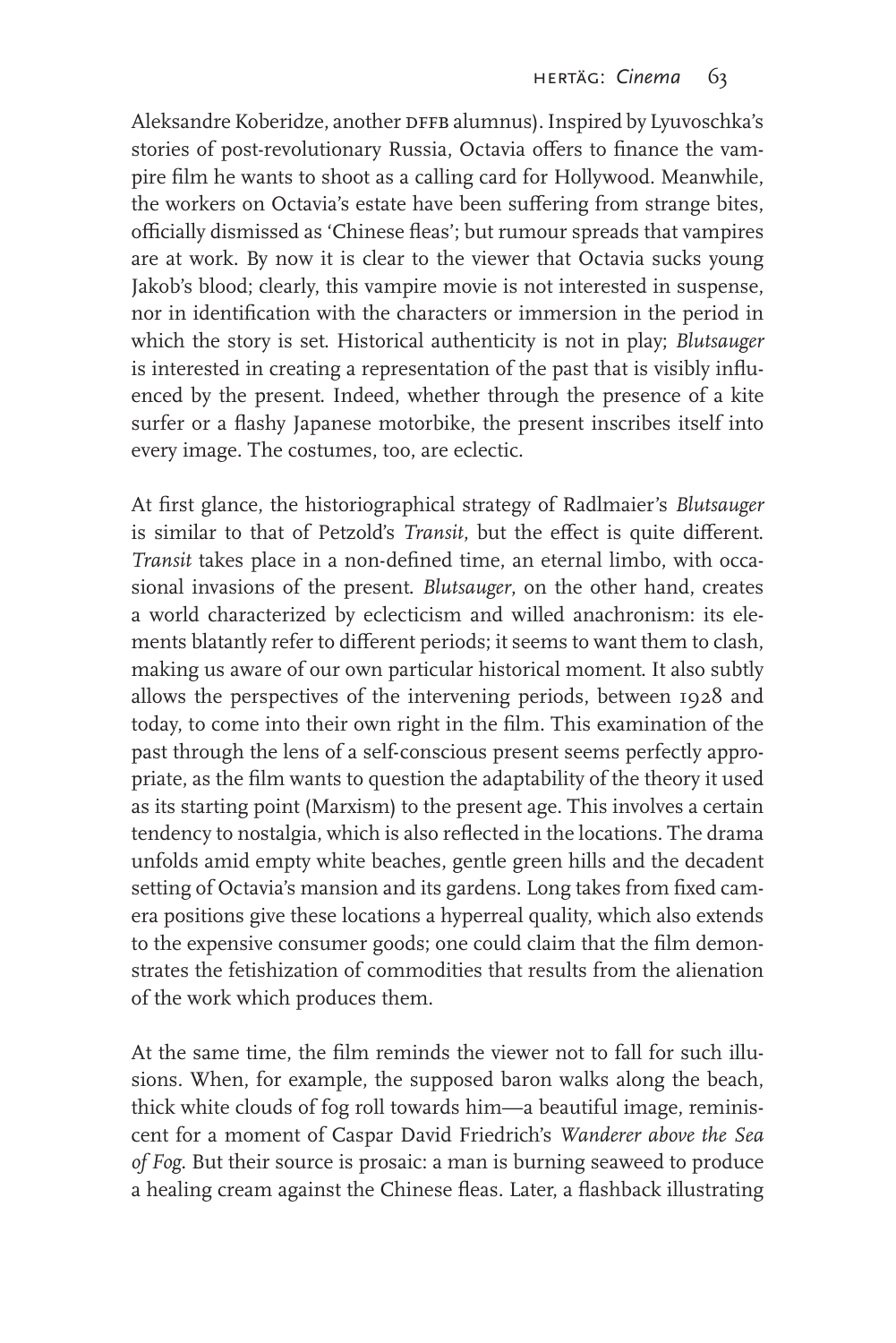Lyuvoschka's account of the past shows the set of *October*, where the smoke machine has broken, so three set workers are blowing their cigarette smoke into the frame. These switchbacks between enchantment and demystification are typical of *Blutsauger,* and an important source of its humour. The film expresses a deep ambivalence between, on the one hand, a fascination with the seductive power of the medium, its capacity to charge the most mundane objects with meaning and transcendence, and, on the other hand, its ability to shatter this illusion, mostly through the comic and ironic.

Instead of looking for universals, *Blutsauger* delineates specific structures, drawing parallels with today's to ask some pointed questions: what does the class society of the 1920s tell us about our own, and how useful is it to think this in Marx's terms? By signalling its historical representation as a contemporary fiction, Radlmaier's film reveals overlaps as well as discordances in the eclectic world it creates. One might suspect that the film does not take the questions it poses very seriously, that it likes to play with them too much, ridiculing those who profit in the same terms as those who suffer. But the fact that these questions permeate the film on every level, as well as the constant self-awareness of its own entanglement in capitalist structures, suggests that this is a serious attempt at understanding them.

# *Different voices*

These films all differ in important ways from the national and historical representations of Germany's 'cinema of consensus'. The peripheral encounters of Grisebach's and Ade's films raise disconcerting questions about the country's role in present-day inequalities, in Europe and beyond. The majority of the films of the 'historical turn' do not attempt a conventional realist reconstruction of the past; those that come closest to doing so—*Fabian*, *Barbara*, *Phoenix*—still work against the illusion of privileged retrospective superiority. The differences between these films of the 2010s and 20s, however, are just as significant—not only their aesthetic characteristics, but also their perspectives on the German past and present, and the origin of their respective desires to deal with their historical and transnational material.

If Abel is right that the key motifs of the early Berlin School involved stasis and mobility, it is striking that in these more recent films what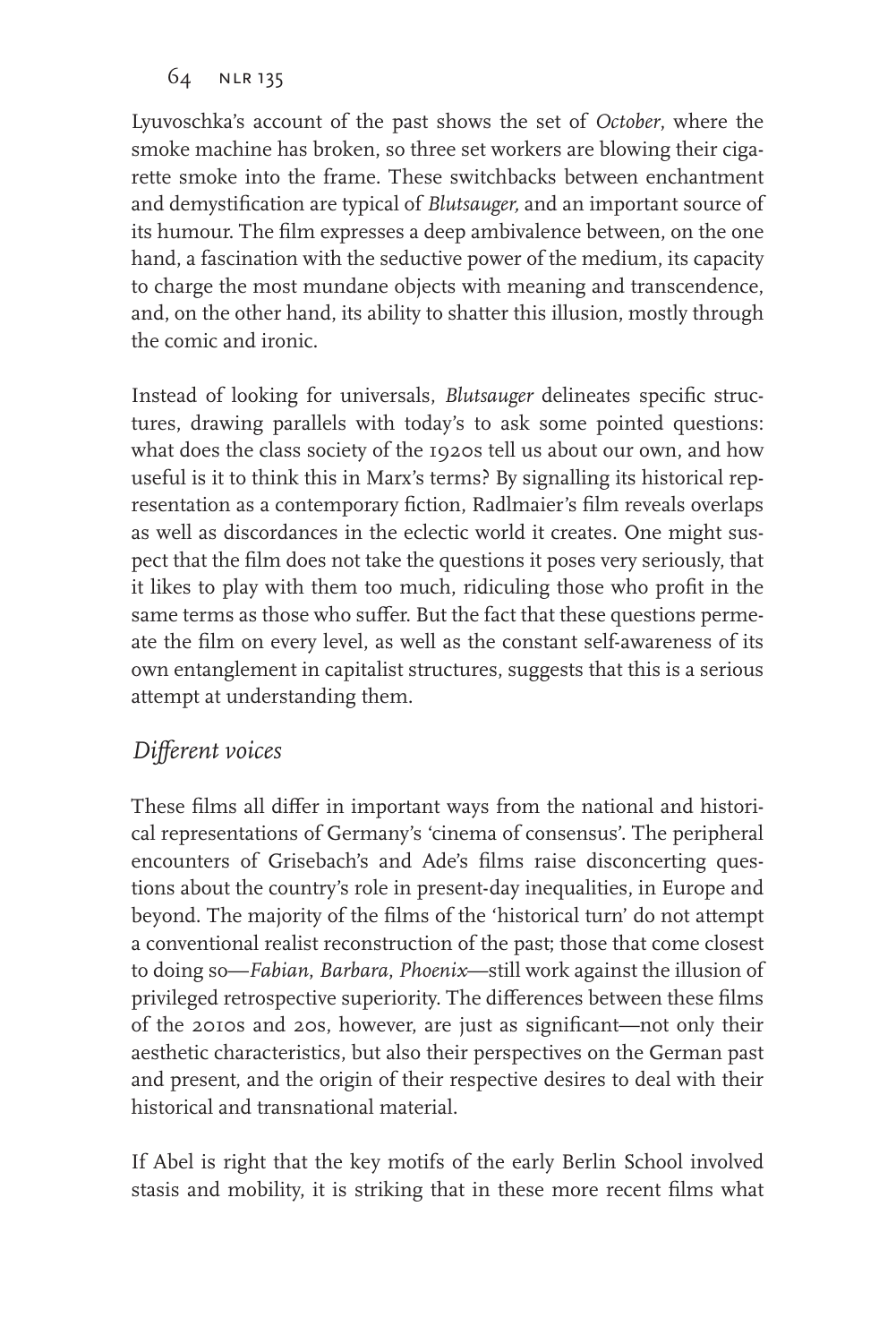predominates is work—or, as in *Blutsauger*, the conjunctions of capital and labour. *Western* has prolonged scenes of its protagonists wrestling with the earth-moving machinery, while Ines talks business strategy non-stop in *Toni Erdmann*. Christoph is filmed welding an underwater turbine in *Undine*, while the title character is constantly on her feet, lanyard around her neck, explaining Berlin's history to the sightseers. Cornelia, working as a *barista* by night and as an intern in the legal department of a film production company by day, sacrifices her relationship with the now unemployed Fabian for her screen career. Work, it seems, becomes a defining condition for these films of the 2010s and 20s, across borders, classes and epochs. Even in its most exploitative forms, it gives the characters their purpose and direction, pushing them to extremes, sometimes at the cost of their relationships. It gives them a place in the remorseless system, which seems preferable to no place at all. Even Georg in *Transit*, prevented from working by his refugee status, finds a moment of meaning and fulfilment in mending a transistor radio. *Blutsauger* continues the theme: for the idle factory heiress Octavia it is easy to indulge in socialist ideals. For her 'personal assistant' Jakob, a revolt against his employer would mean the loss of his position and identity, while continuing to be exploited by her means bleeding to death. If the counter-cinema of the past decade has a common critical theme, it may lie here.

What relation, then, does this new cinema bear to the overall system? To some extent, the most interesting films produced over the past decade are testimony to the possibility of finding space for dissident filmmaking within the state-funding bureaucracy, although this has been notably uneven. For someone like Angela Schanelec, it was not at all obvious at the start that she would manage to find financial support within the system. Christian Petzold, on the other hand, made his first two films for television (*Pilotinnen*, 1994; *Cuba Libre*, 1996) and later went on to direct two episodes for the primetime detective series, *Polizeiruf 110*. Petzold has managed to produce a film roughly every two years, while some of the other directors have experienced long gaps between projects. Filmschool training remains essential. The support of major film critics, a positive reception on the festival circuit and acclaim from France (*Cahiers du Cinema*, *Le Monde*, *Positif*) were vital for winning acceptance for the Berlin School directors within the German film and TV bureaucracies, which are now perhaps a shade more willing to consider the 'prestige' value of avant-garde work.